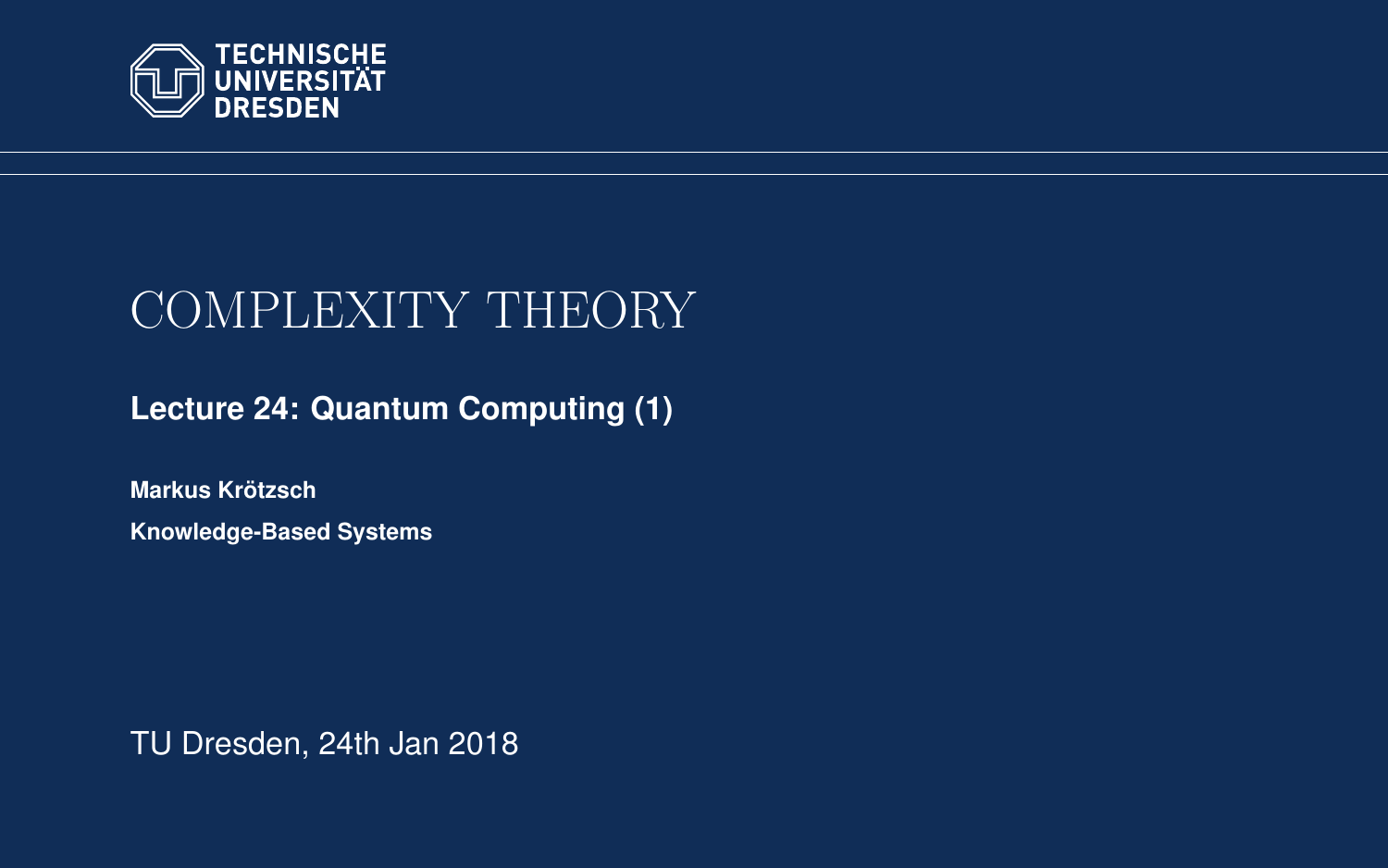# Quantum computing

Quantum computing currently is our main hope for building physical computers that may in some cases perform exponentially better than deterministic Turing machines.

- Quantum computers exploit the rules of Quantum Mechanics
- Constructing a real quantum computer is an open engineering challenge of high complexity
- The properties of such computers, however, can be studied with relatively simple mathematical tools, and without any of the underlying physical interpretations of the theory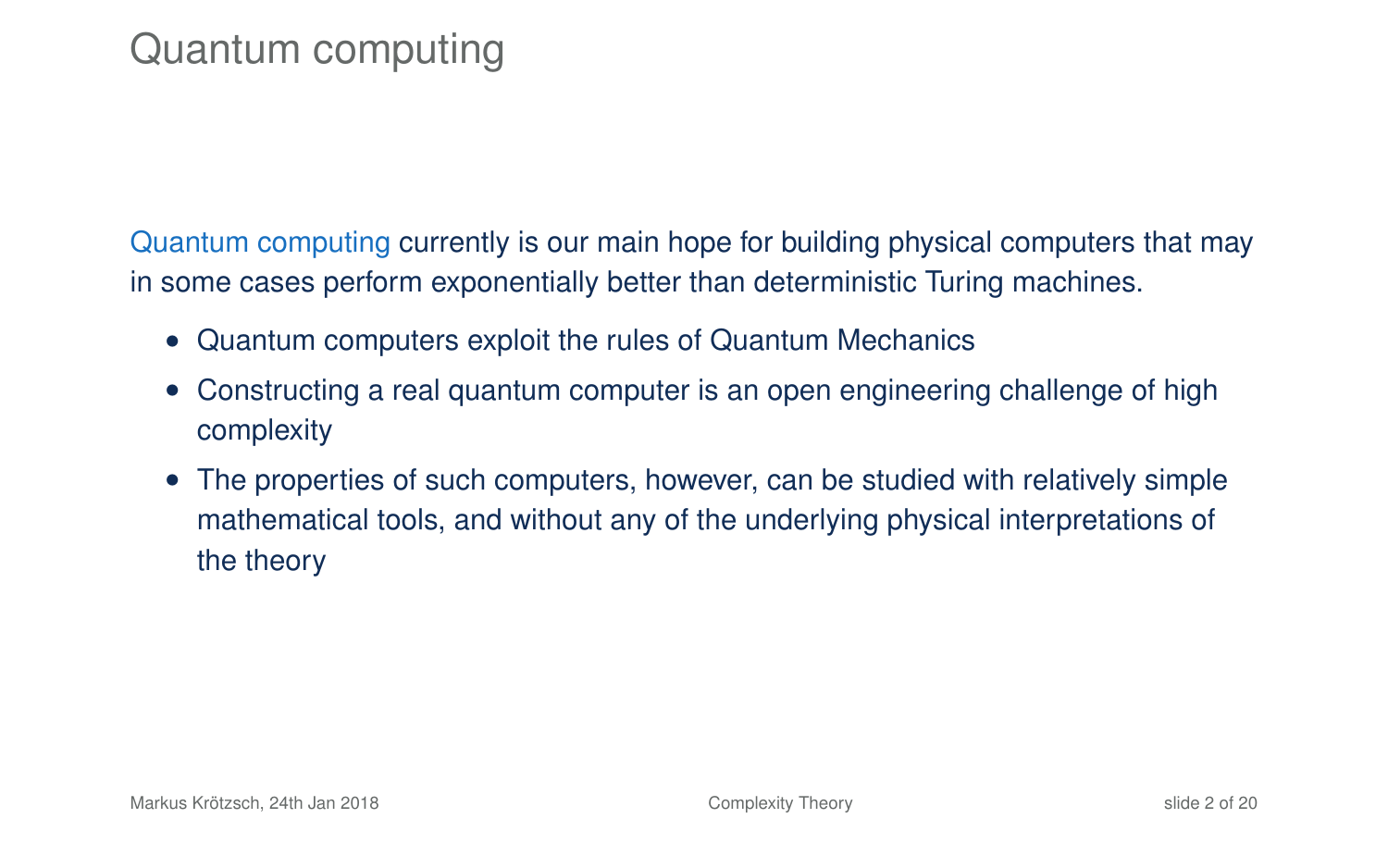### The quantum world

The only difference between a probabilistic classical world and the equations of the quantum world is that somehow or other it appears as if the probabilities would have to go negative. – Richard Feynman, in "Simulating Physics with Computers," 1982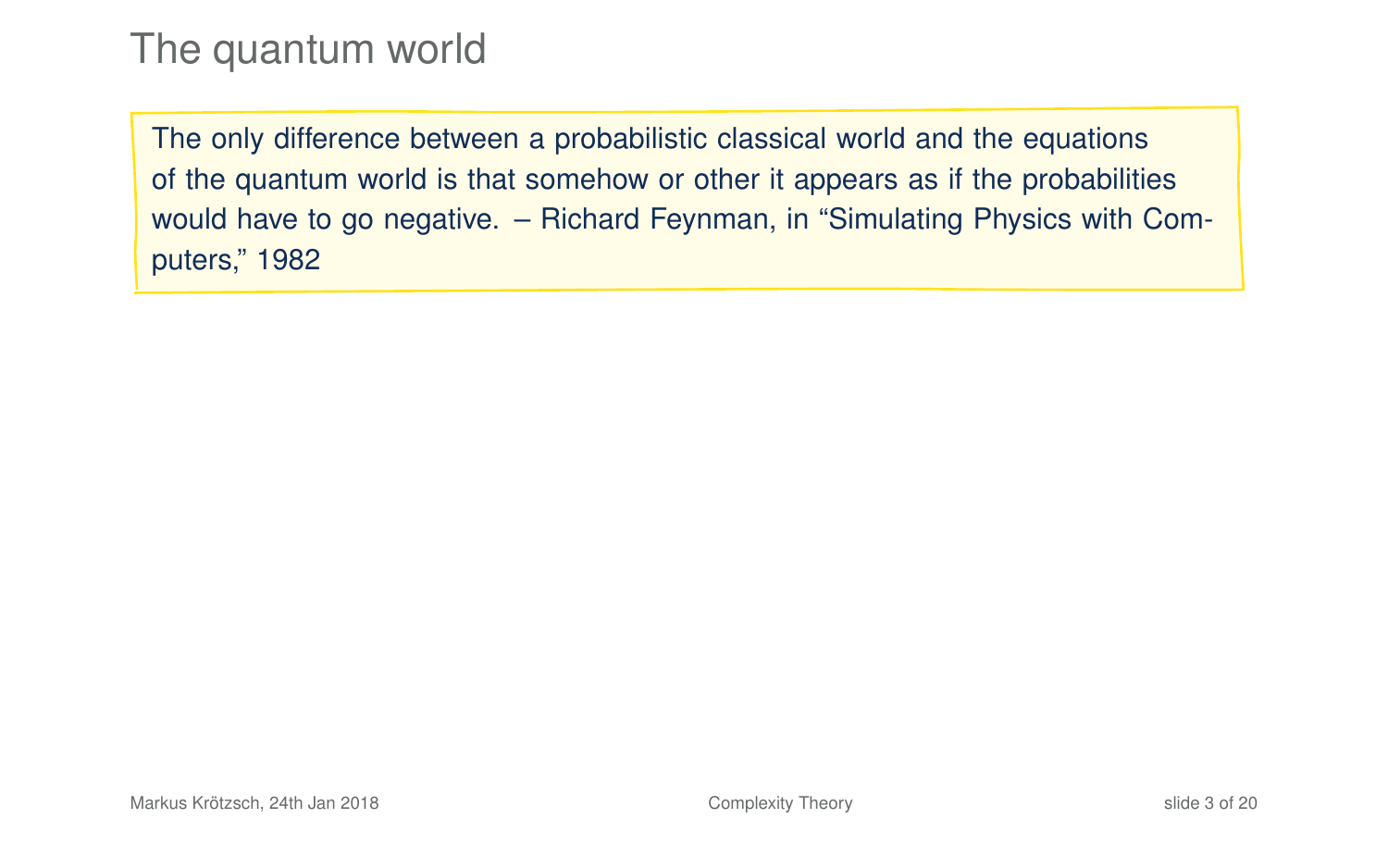### The quantum world

The only difference between a probabilistic classical world and the equations of the quantum world is that somehow or other it appears as if the probabilities would have to go negative. – Richard Feynman, in "Simulating Physics with Computers," 1982

Quantum mechanics has been proposed as a model of physical reality:

- We want to model the state of a physical system, e.g., its energy or spin
- Quantum mechanics asserts that states are eventually discrete ("quantised")
- However, the model postulates that the system's state might not be determined, but is governed by certain probabilities
- Simplified: it appears that the system is in several states at once
- When we measure the value of the system, the probability wave collapses, the system takes a determined ("classical") state, and all information on the prior probability wave is lost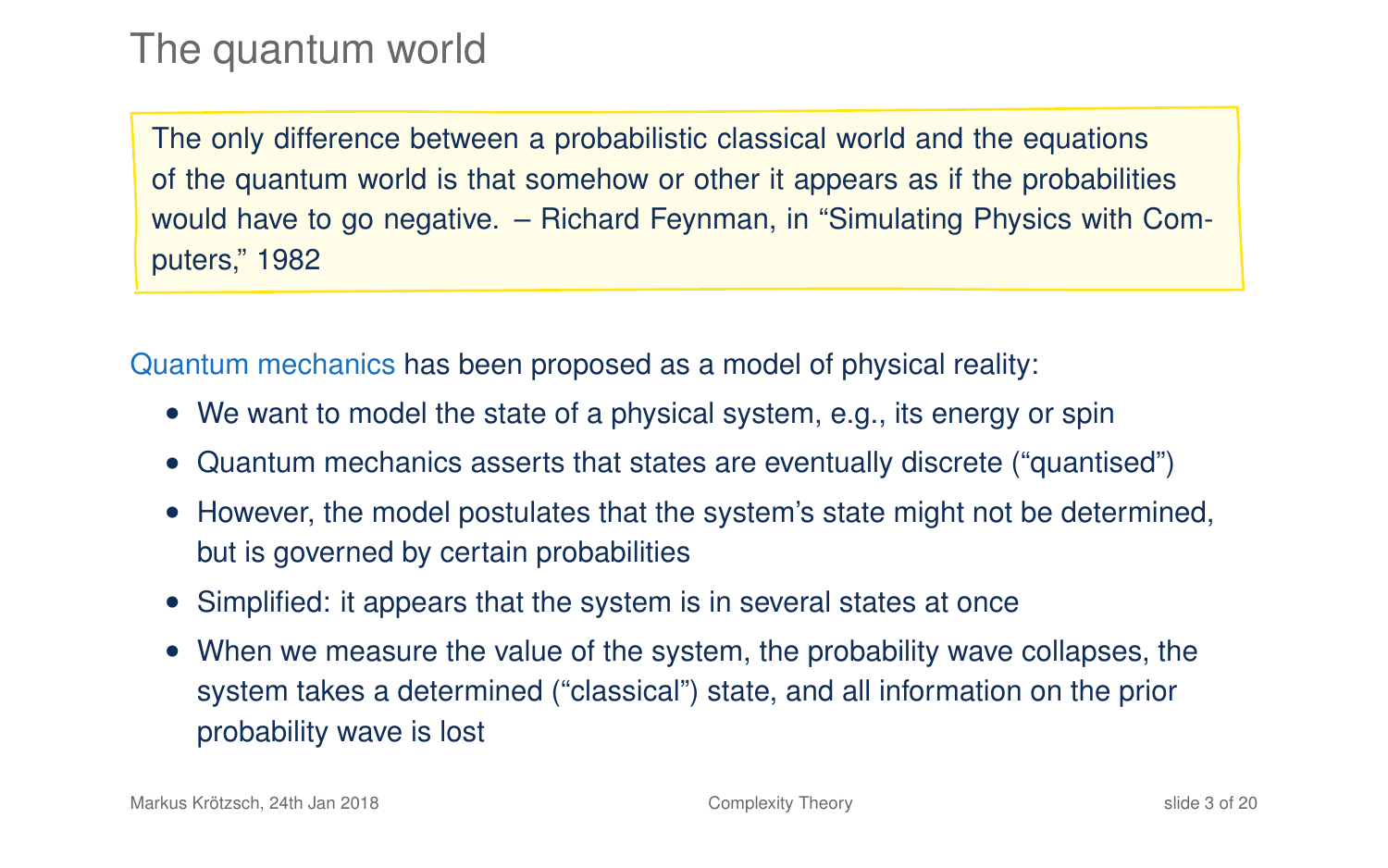### Probabilities in the quantum world

Let  $E_1, \ldots, E_n$  be a finite set of possible events in a random experiment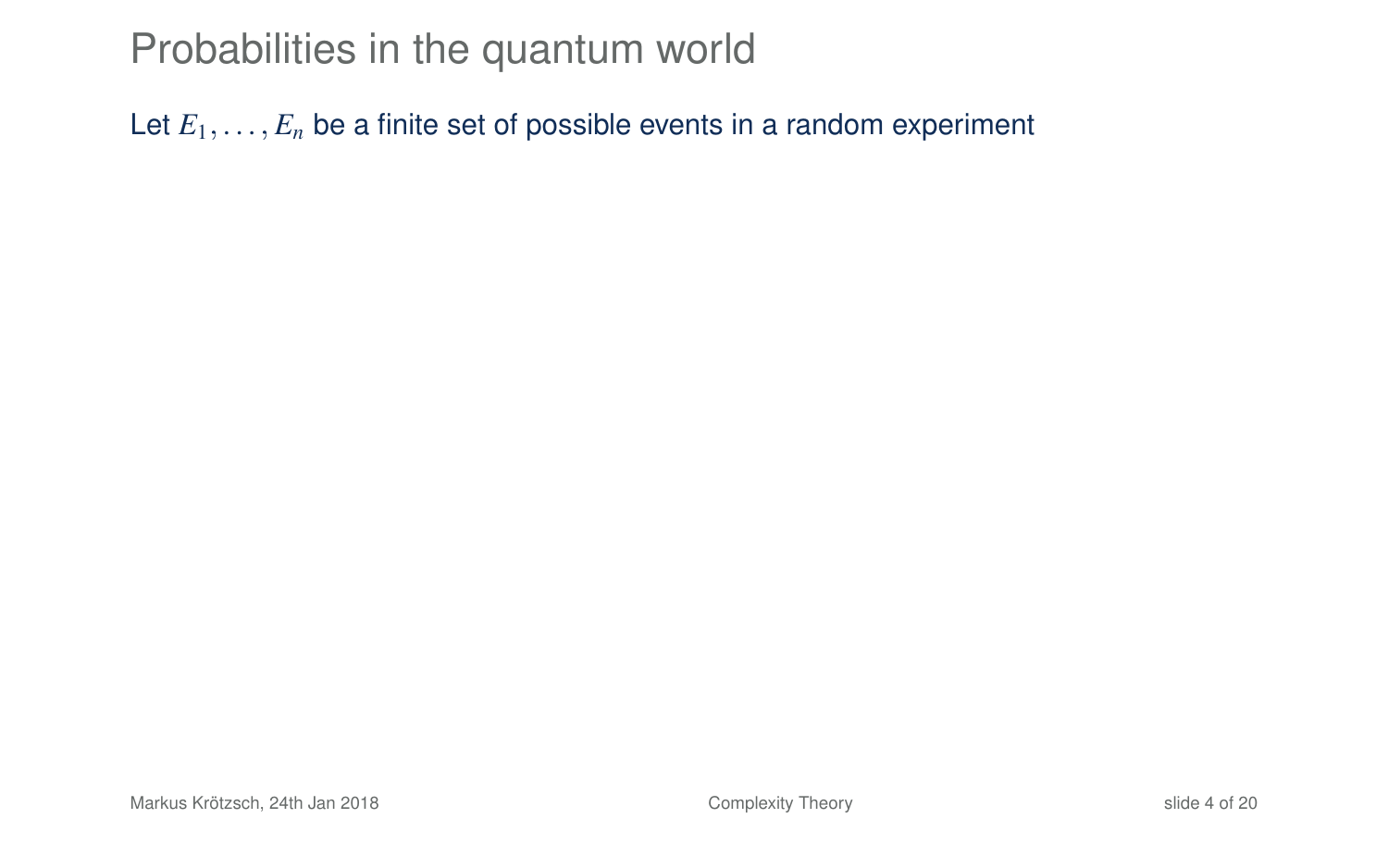### Probabilities in the quantum world

Let  $E_1, \ldots, E_n$  be a finite set of possible events in a random experiment

#### **Classical Probability Theory:**

- The outcome *X* of an experiment is described by probabilities  $Pr[X = E_i]$
- The corresponding discrete probability distribution can be described as a vector  $\langle p_1, \ldots, p_n \rangle$  with  $p_1 = \Pr[X = E_i]$
- Classical probability theory requires that  $p_i \in [0, 1]$  and  $\sum_{i=1}^n p_i = 1$ (this sum is called the 1-norm of the vector)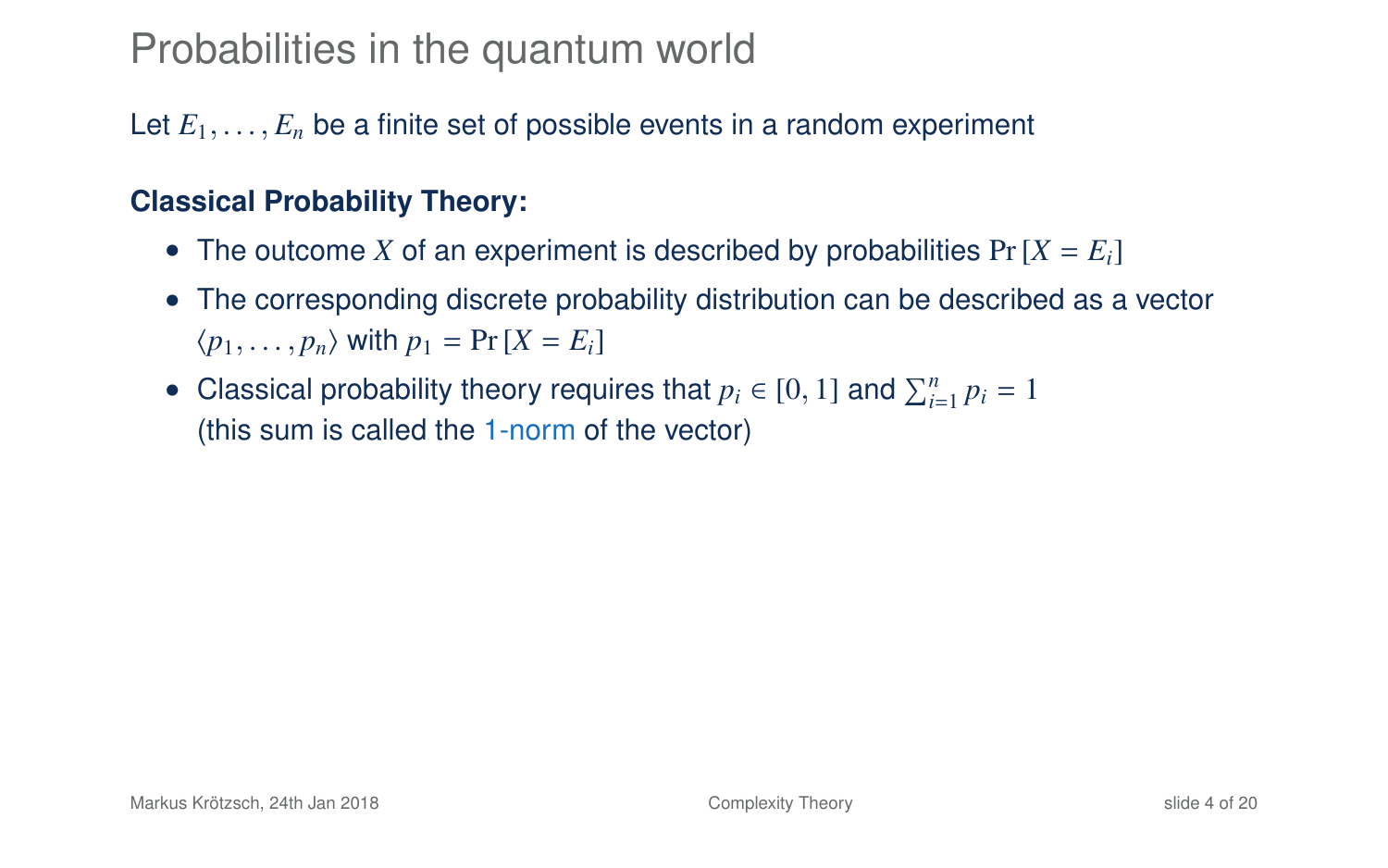### Probabilities in the quantum world

#### Let  $E_1, \ldots, E_n$  be a finite set of possible events in a random experiment

#### **Classical Probability Theory:**

- The outcome *X* of an experiment is described by probabilities  $Pr[X = E_i]$
- The corresponding discrete probability distribution can be described as a vector  $\langle p_1, \ldots, p_n \rangle$  with  $p_1 = \Pr[X = E_i]$
- Classical probability theory requires that  $p_i \in [0, 1]$  and  $\sum_{i=1}^n p_i = 1$ (this sum is called the 1-norm of the vector)

#### **Quantum Mechanics:**

- The probability distribution over the *n* events can be described by a vector  $\langle q_1, \ldots, q_n \rangle$
- Quantum mechanics requires that  $q_i^2 \in [0, 1]$  and  $\sum_{i=1}^n q_i^2 = 1$ (the square root of this sum is called the 2-norm of the vector)
- The probability of observing the outcomes  $E_i$  is  $q_i^2$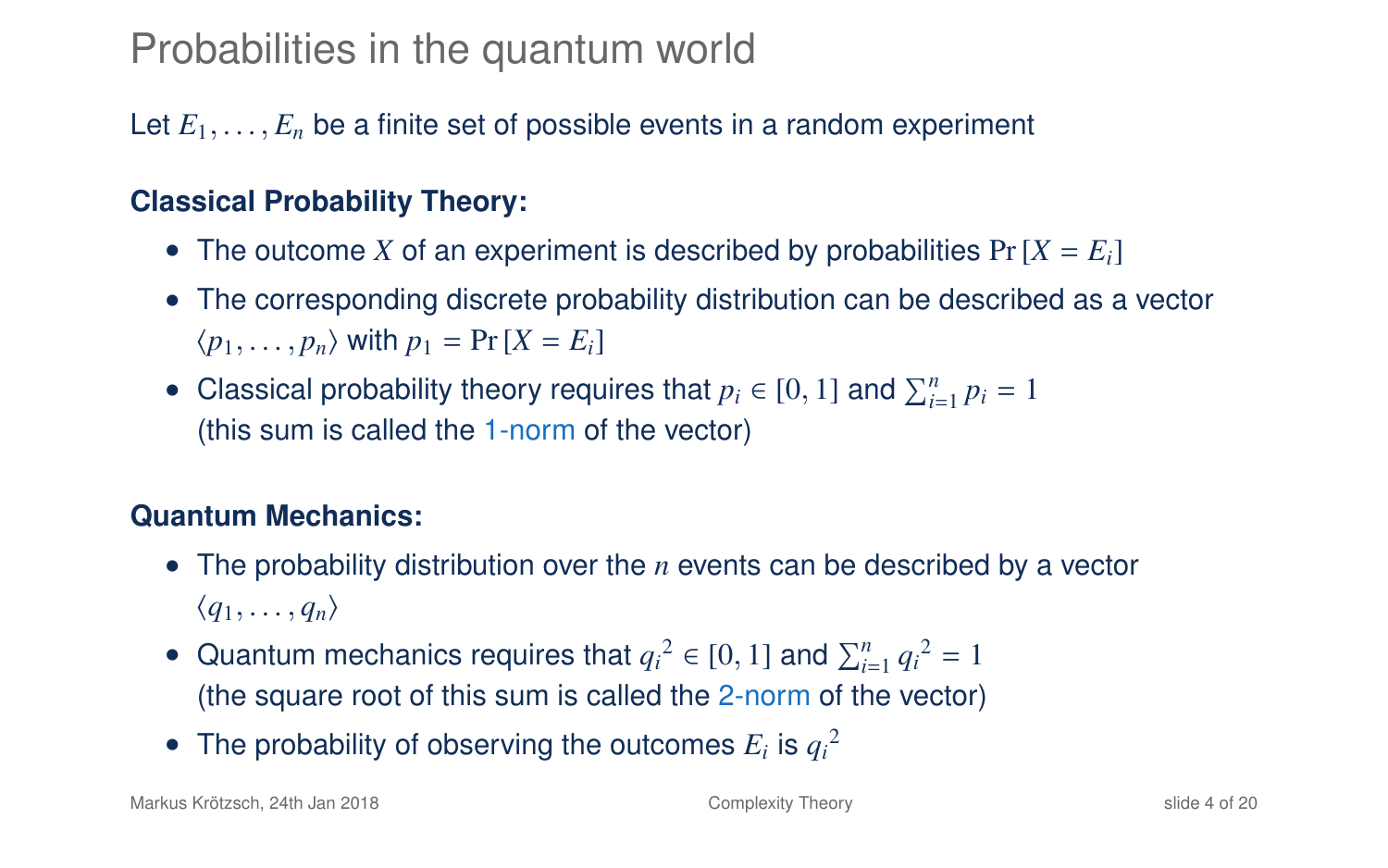### Quantum systems

A state of a system with possible values  $E_1, \ldots, E_n$  (of observable quantities) governed by probabilities as in the previous slide is often denoted as

 $q_1|E_1\rangle + \ldots + q_n|E_n\rangle$ 

where

- $\langle q_1, \ldots, q_n \rangle$  defines the probability wave function
- with amplitudes *q<sup>i</sup>*
- the Dirac ket notation with the non-matching parentheses is historical and non-negotiable with physicists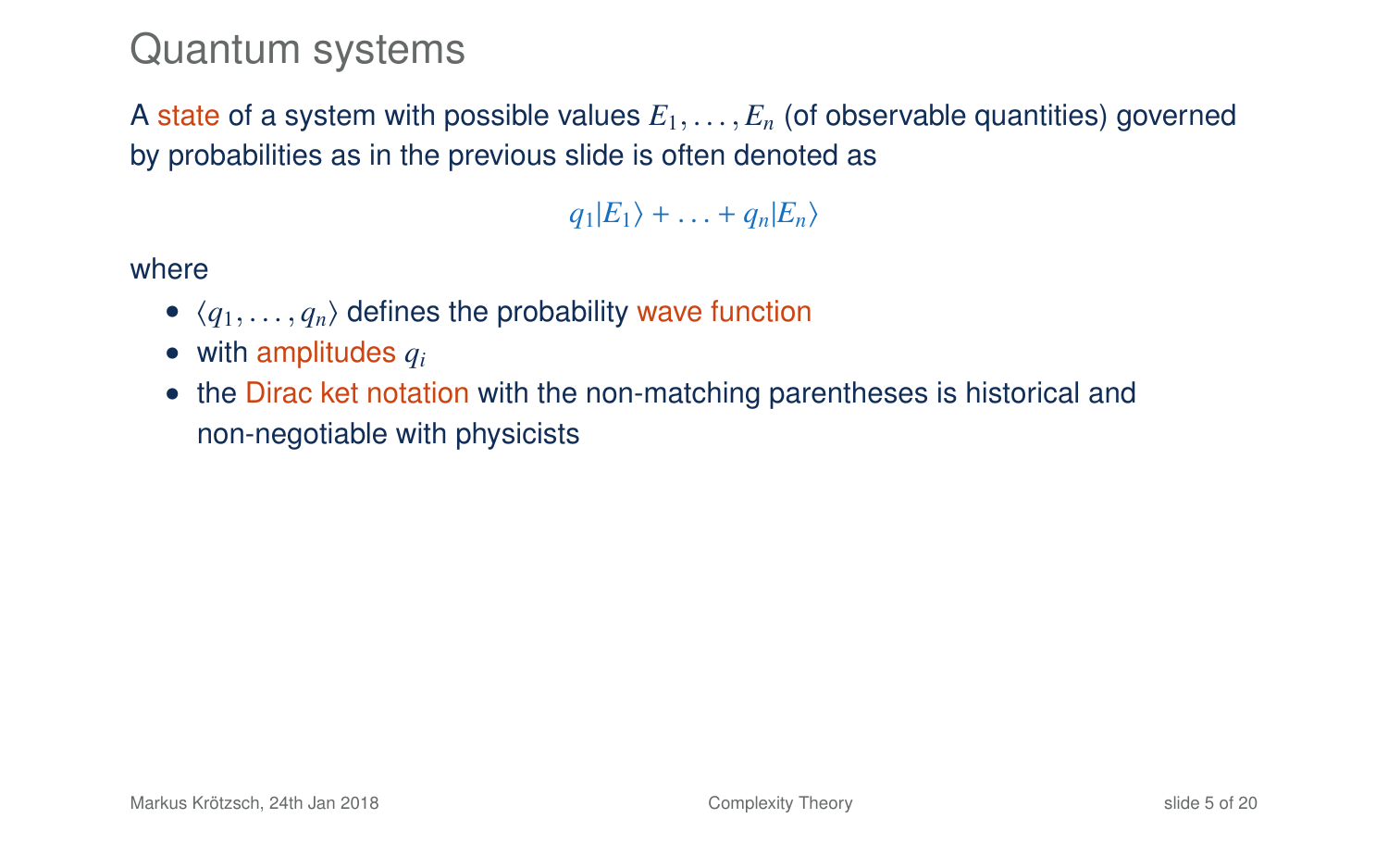### Quantum systems

A state of a system with possible values  $E_1, \ldots, E_n$  (of observable quantities) governed by probabilities as in the previous slide is often denoted as

 $q_1|E_1\rangle + \ldots + q_n|E_n\rangle$ 

where

- $\langle q_1, \ldots, q_n \rangle$  defines the probability wave function
- with amplitudes *q<sup>i</sup>*
- the Dirac ket notation with the non-matching parentheses is historical and non-negotiable with physicists

**Remark 1:** In quantum mechanics, one considers complex numbers for amplitudes, but real numbers are enough to show most aspects relevant to computing.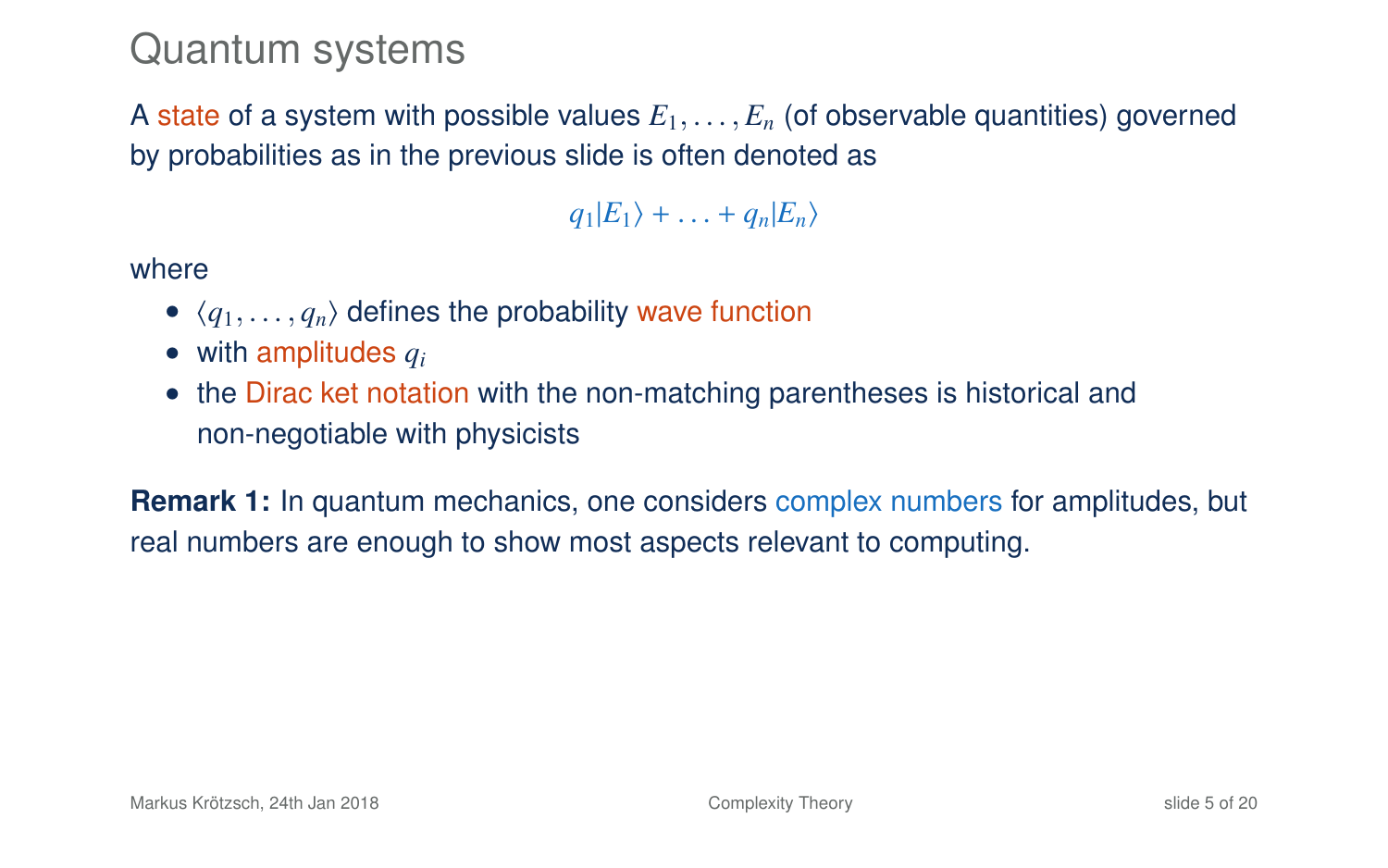### Quantum systems

A state of a system with possible values  $E_1, \ldots, E_n$  (of observable quantities) governed by probabilities as in the previous slide is often denoted as

 $q_1|E_1\rangle + \ldots + q_n|E_n\rangle$ 

where

- $\langle q_1, \ldots, q_n \rangle$  defines the probability wave function
- with amplitudes *q<sup>i</sup>*
- the Dirac ket notation with the non-matching parentheses is historical and non-negotiable with physicists

**Remark 1:** In quantum mechanics, one considers complex numbers for amplitudes, but real numbers are enough to show most aspects relevant to computing.

**Remark 2:** The above is what is called a pure state. It's probabilities express the fundamental "natural" uncertainty that is part of the model. If we are unsure which pure state a system is in, we may consider mixtures of several pure states, weighted by probabilities (which model our lack of knowledge rather than inherent quantum uncertainty). This is called a mixed state (we won't see much of this here).

Markus Krötzsch, 24th Jan 2018 [Complexity Theory](#page-0-0) slide 5 of 20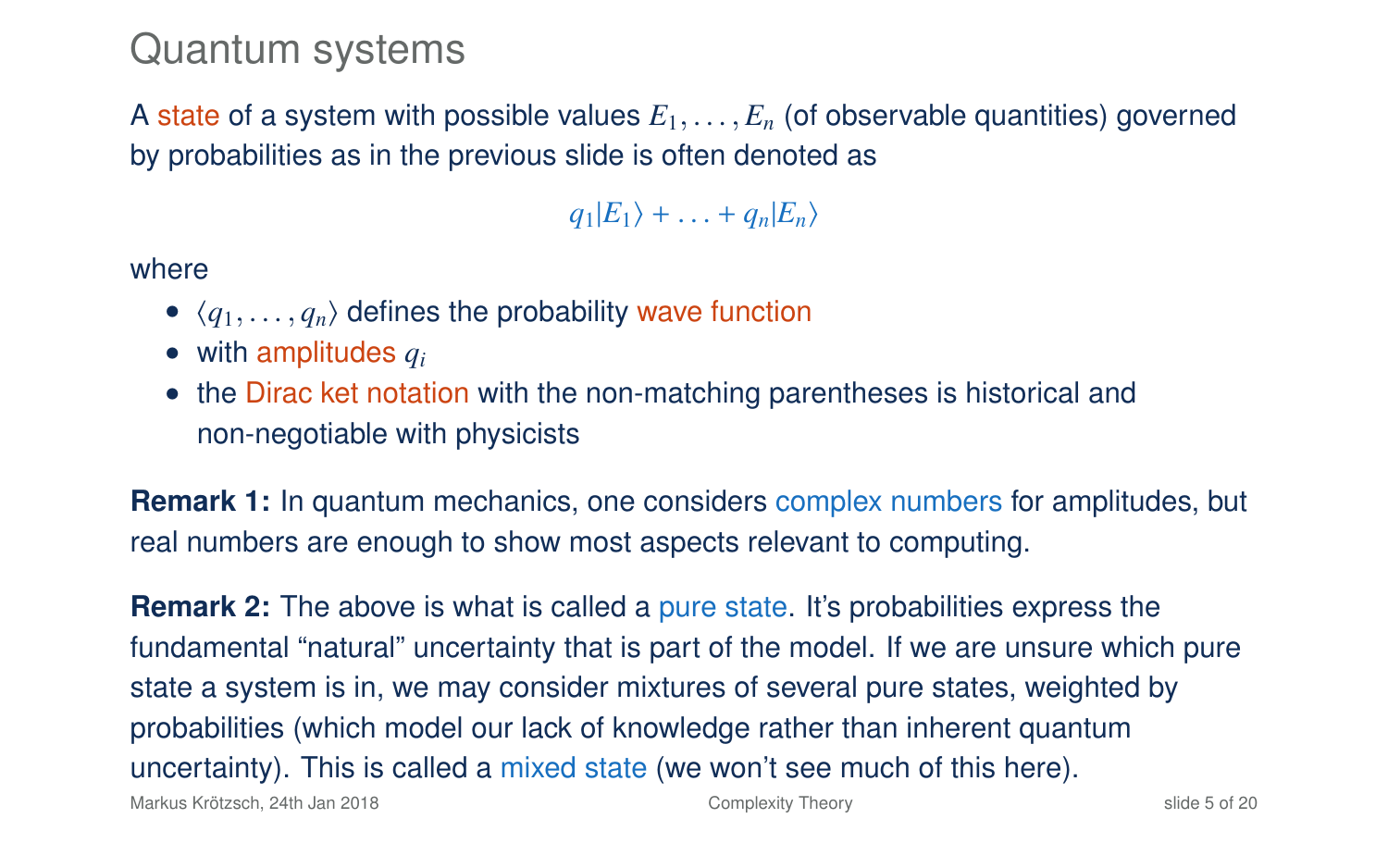### Working with negative probabilities

The systems  $\frac{1}{\sqrt{2}}|A\rangle + \frac{1}{\sqrt{2}}|B\rangle$  and  $\frac{1}{\sqrt{2}}|A\rangle - \frac{1}{\sqrt{2}}|B\rangle$  will be measured in state A or *B* with the same probabilities  $\frac{1}{2}$  each.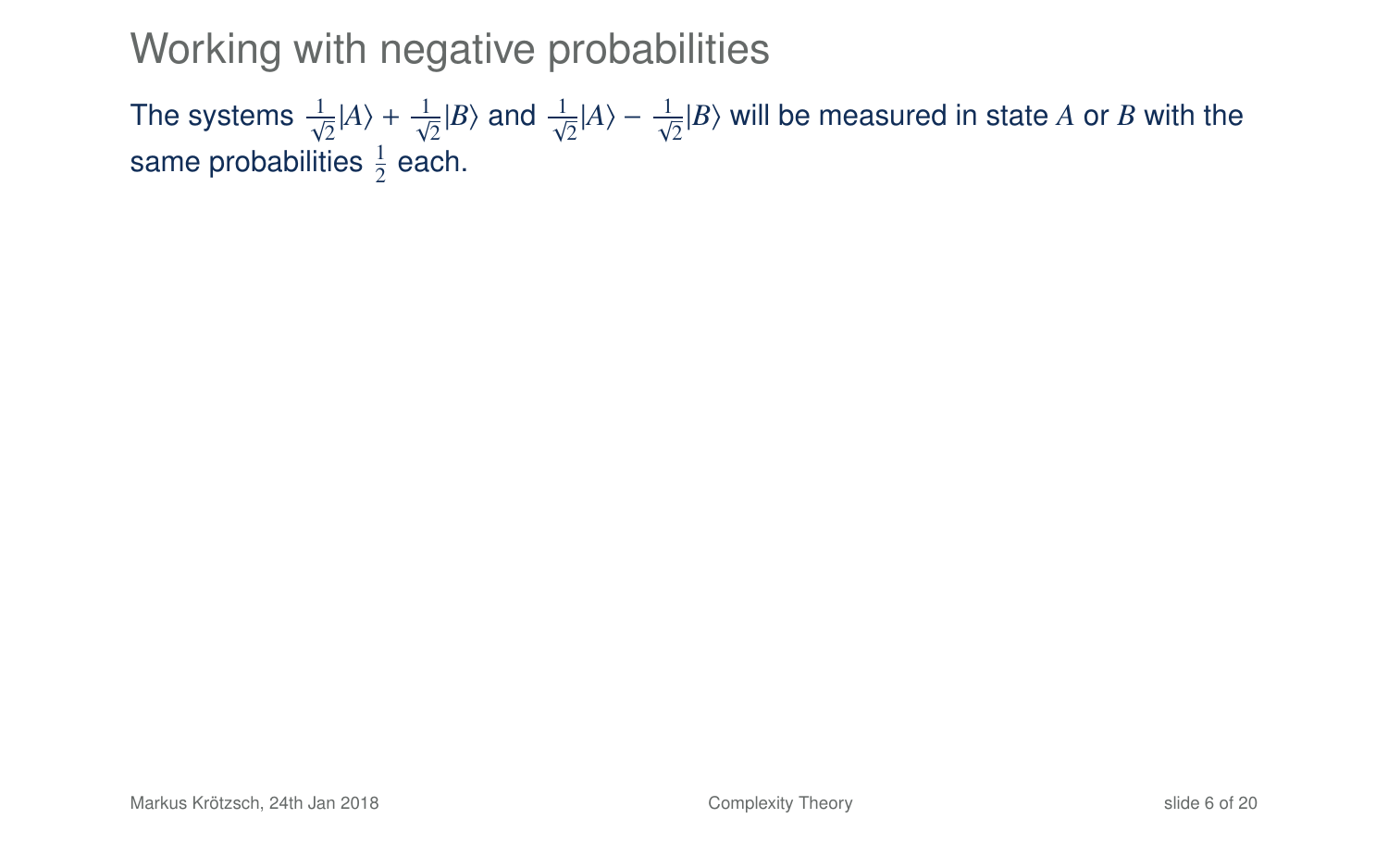### Working with negative probabilities

The systems  $\frac{1}{\sqrt{2}}|A\rangle + \frac{1}{\sqrt{2}}|B\rangle$  and  $\frac{1}{\sqrt{2}}|A\rangle - \frac{1}{\sqrt{2}}|B\rangle$  will be measured in state A or *B* with the same probabilities  $\frac{1}{2}$  each.

Yet, the states are different and can be distinguished, since wave functions may be in superposition so that positive and negative amplitudes cancel each other out



Double-slit experiment; (C) Wikimedia User:Jordgette, 2010, CC-BY-SA 3.0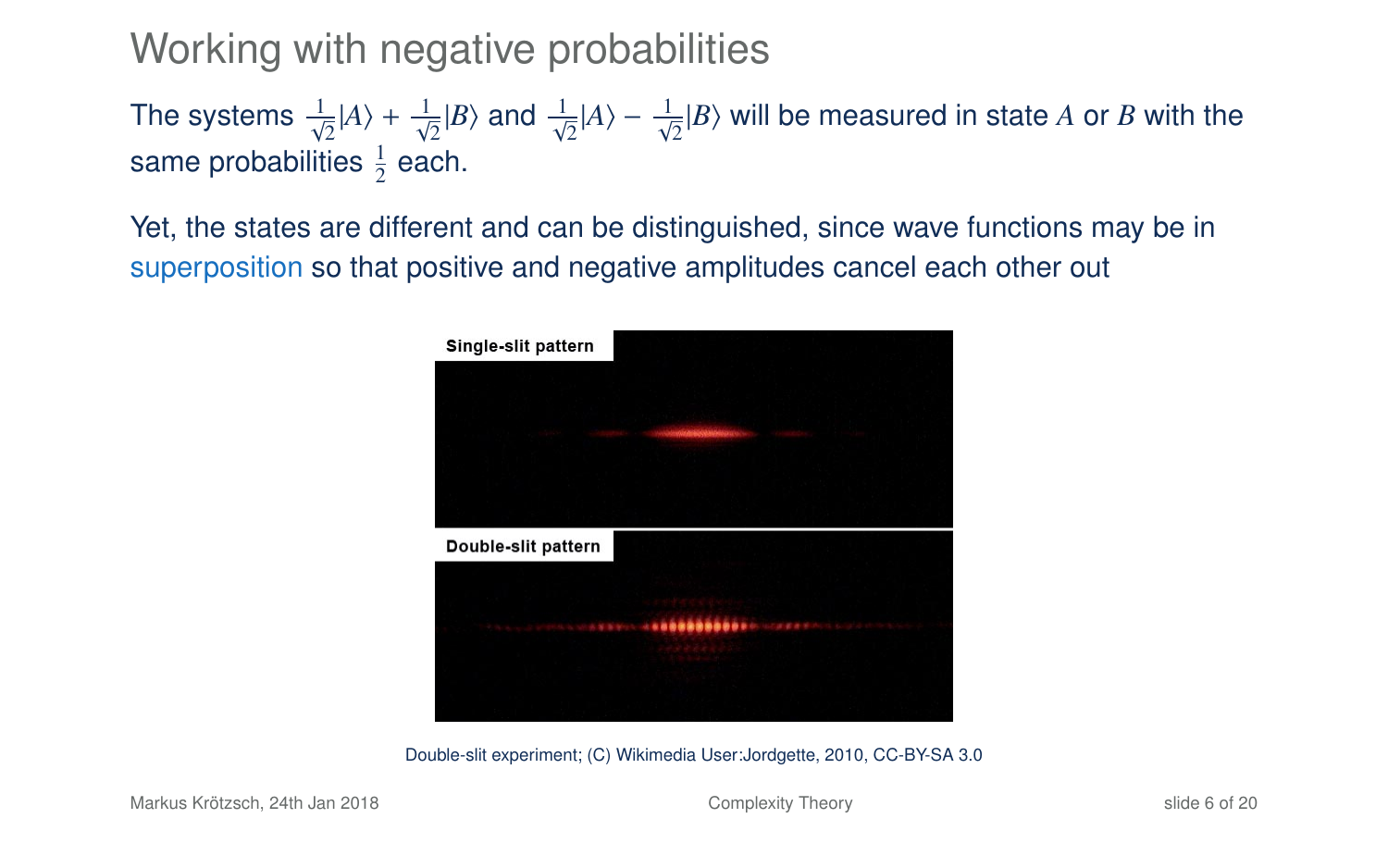# Qubits, and a geometrical intuition

We can use the state of a quantum system to represent one bit of information:

 $\alpha_0|0\rangle + \alpha_1|1\rangle$ 

This is called a qubit.

**Example 24.1:** A classically true bit is  $0|0\rangle + 1|1\rangle = |1\rangle$ , while  $\frac{1}{\sqrt{2}}|0\rangle + \frac{1}{\sqrt{2}}|1\rangle$  is a system that will yield either of the two values with equal probability.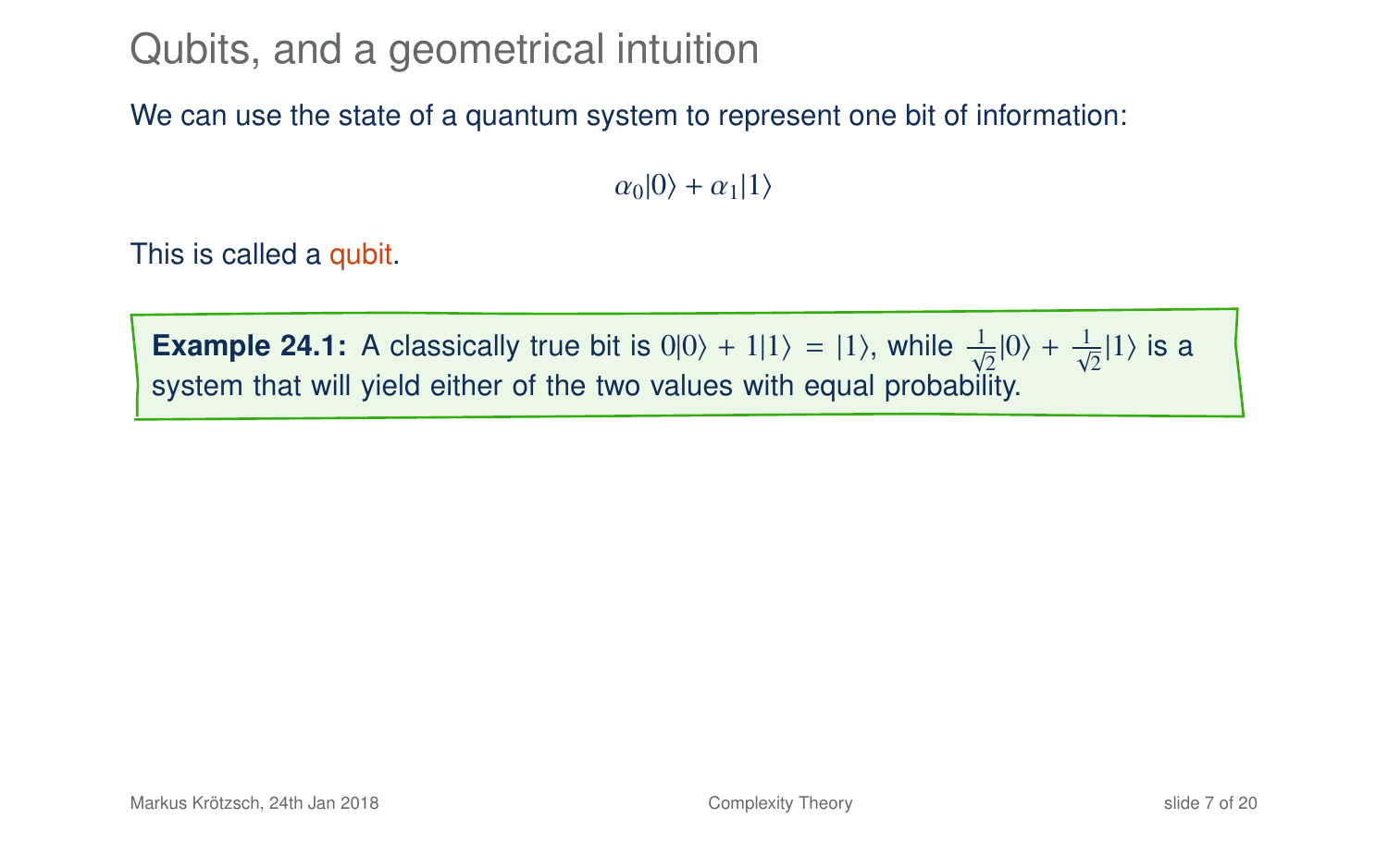# Qubits, and a geometrical intuition

We can use the state of a quantum system to represent one bit of information:

 $\alpha_0|0\rangle + \alpha_1|1\rangle$ 

This is called a qubit.

**Example 24.1:** A classically true bit is  $0|0\rangle + 1|1\rangle = |1\rangle$ , while  $\frac{1}{\sqrt{2}}|0\rangle + \frac{1}{\sqrt{2}}|1\rangle$  is a system that will yield either of the two values with equal probability.

**Geometrical intuition:** (or: "The 2-norm is also called Euclidian norm for a reason")

- For real numbers  $\alpha_0$  and  $\alpha_1$ , we can visualise a qubit as a vector of length  $\sqrt{\alpha_0^2 + \alpha_1^2} = 1.$
- This unit vector has an angle of  $\theta$  to the x-axis, where  $\cos \theta = \alpha_0$  and  $\sin \theta = \alpha_1$ .

It's less obvious for complex amplitudes or systems with more than two possible values, but geometrical ideas may still be useful.

For example, we may "rotate" a qubit by a certain angle.

Markus Krötzsch, 24th Jan 2018 [Complexity Theory](#page-0-0) slide 7 of 20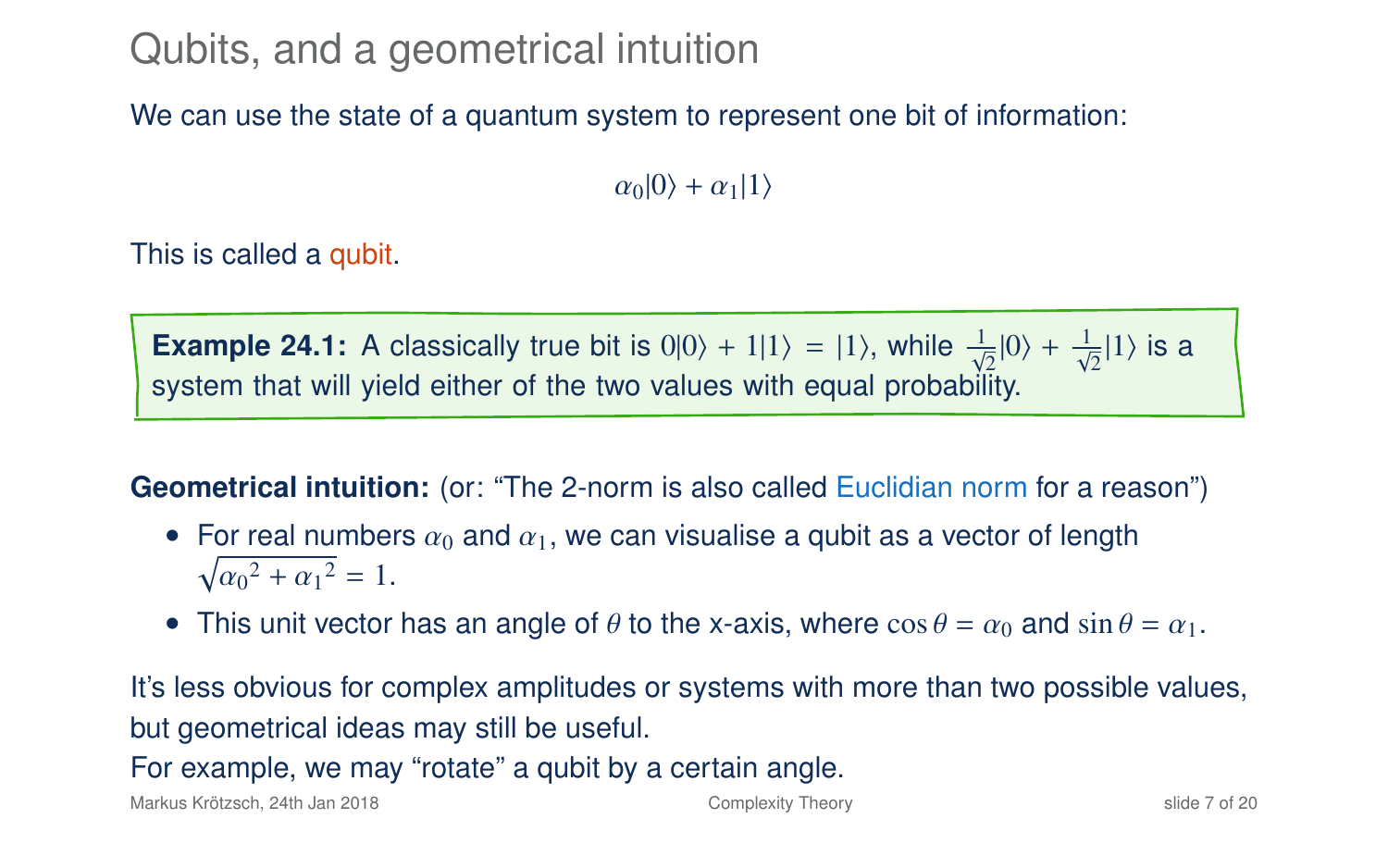# Operations on qubits

What kind of computational operations are possible on qubits?

- (1) A qubit transformed by a valid operation should still have a valid probability wave (i.e., remain a unit vector in the 2-norm)
- (2) The operation must be linear (i.e., if a vector  $\vec{v}$  is a linear combination  $\vec{v} = a\vec{w_1} + b\vec{w_2}$ , then its image  $F(\vec{v})$  is  $\vec{v} = aF(\vec{w_1}) + bF(\vec{w_2})$

Item (1) is clearly necessary; (2) is a requirement imposed by Quantum Mechanics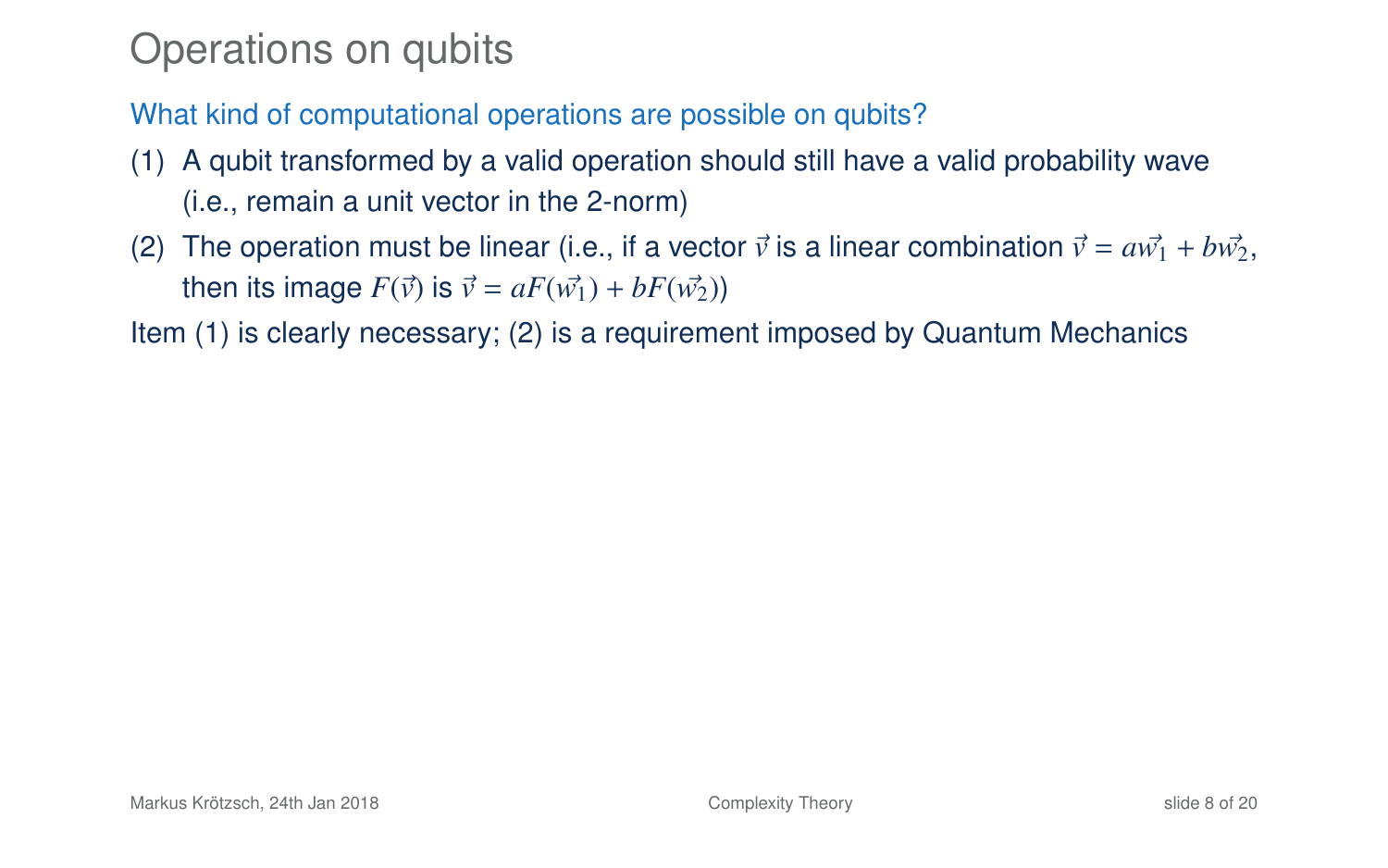# Operations on qubits

What kind of computational operations are possible on qubits?

- (1) A qubit transformed by a valid operation should still have a valid probability wave (i.e., remain a unit vector in the 2-norm)
- (2) The operation must be linear (i.e., if a vector  $\vec{v}$  is a linear combination  $\vec{v} = a\vec{w_1} + b\vec{w_2}$ , then its image  $F(\vec{v})$  is  $\vec{v} = aF(\vec{w_1}) + bF(\vec{w_2})$

Item (1) is clearly necessary; (2) is a requirement imposed by Quantum Mechanics

Such operations can be expressed using a  $2 \times 2$  matrix.

**Example 24.2:** The rotation of a qubit by an angle  $\theta$  is captured by the matrix  $\begin{pmatrix} \cos \theta & -\sin \theta \end{pmatrix}$  $\overline{\mathcal{C}}$  $\sin \theta$  cos  $\theta$ )  $\begin{array}{c} \hline \end{array}$ 

For example, we can rotate  $|0\rangle$  by 45 degrees  $(\pi/4)$  (recall:  $\sin \frac{\pi}{4} = \cos \frac{\pi}{4} = \frac{1}{\sqrt{2}}$ ):

$$
\begin{pmatrix} \frac{1}{\sqrt{2}} & -\frac{1}{\sqrt{2}} \\ \frac{1}{\sqrt{2}} & \frac{1}{\sqrt{2}} \end{pmatrix} \begin{pmatrix} 1 \\ 0 \end{pmatrix} = \begin{pmatrix} \frac{1}{\sqrt{2}} \\ \frac{1}{\sqrt{2}} \end{pmatrix}.
$$

Markus Krötzsch, 24th Jan 2018 [Complexity Theory](#page-0-0) slide 8 of 20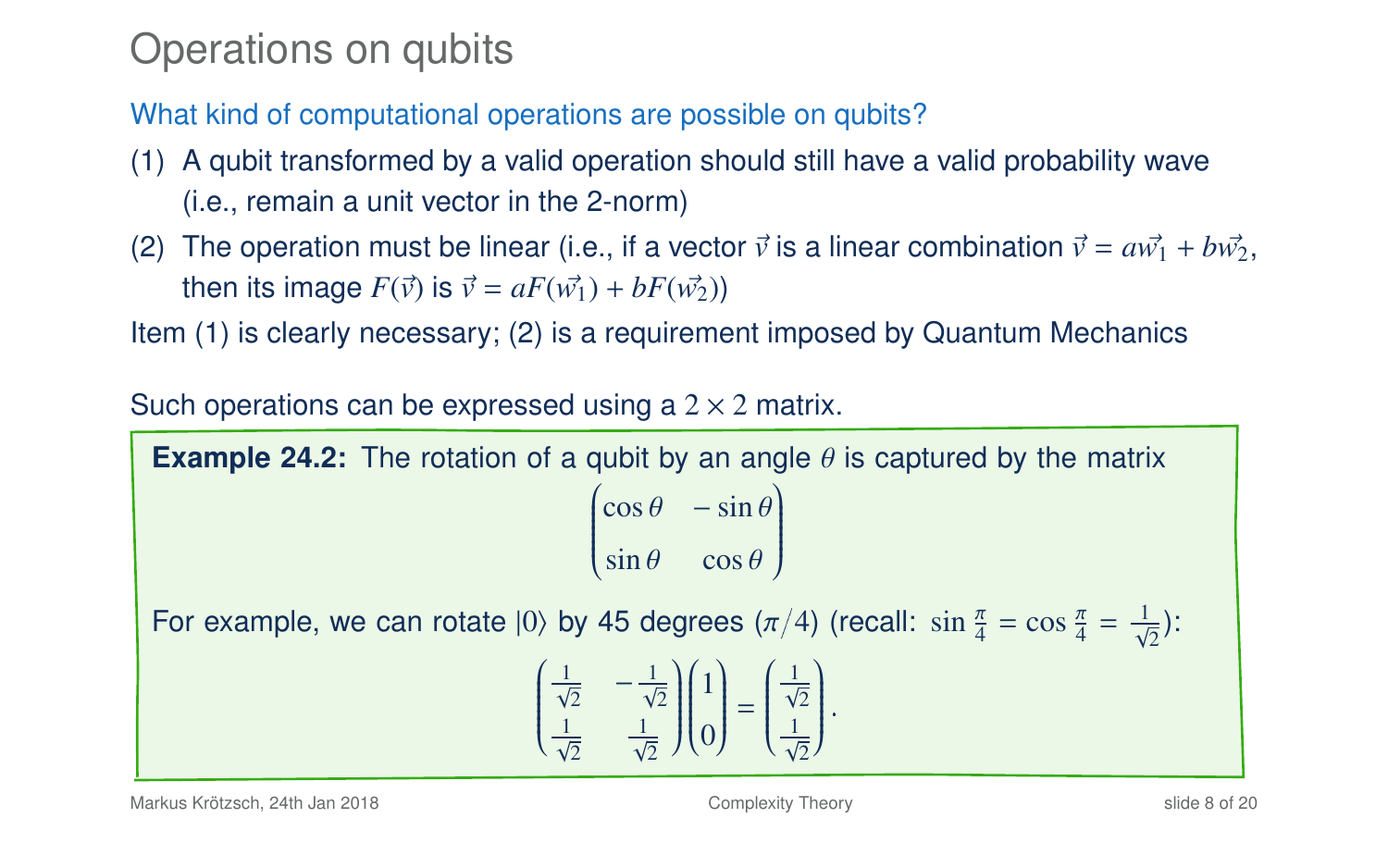### Unitary matrices

**Recall:** The conjugate of a complex number  $z = a + ib$  is  $\overline{z} = a - ib$ . The conjugate  $\bar{A}$  of a complex matrix  $A$  is the matrix of its conjugates. The transpose  $A^T$  of a matrix is such that  $(A^T)_{ij} = A_{ji}$ . By  $A^*$  we denote the conjugate transpose  $\bar{A}^T$  of  $A$ .

In general, every linear, 2-norm preserving operation on an *n*-dimensional quantum system can be represented by an  $n \times n$  matrix of the following special type:

**Definition 24.3:** A complex  $n \times n$  matrix *A* is unitary if  $AA^* = I$  (the identity matrix).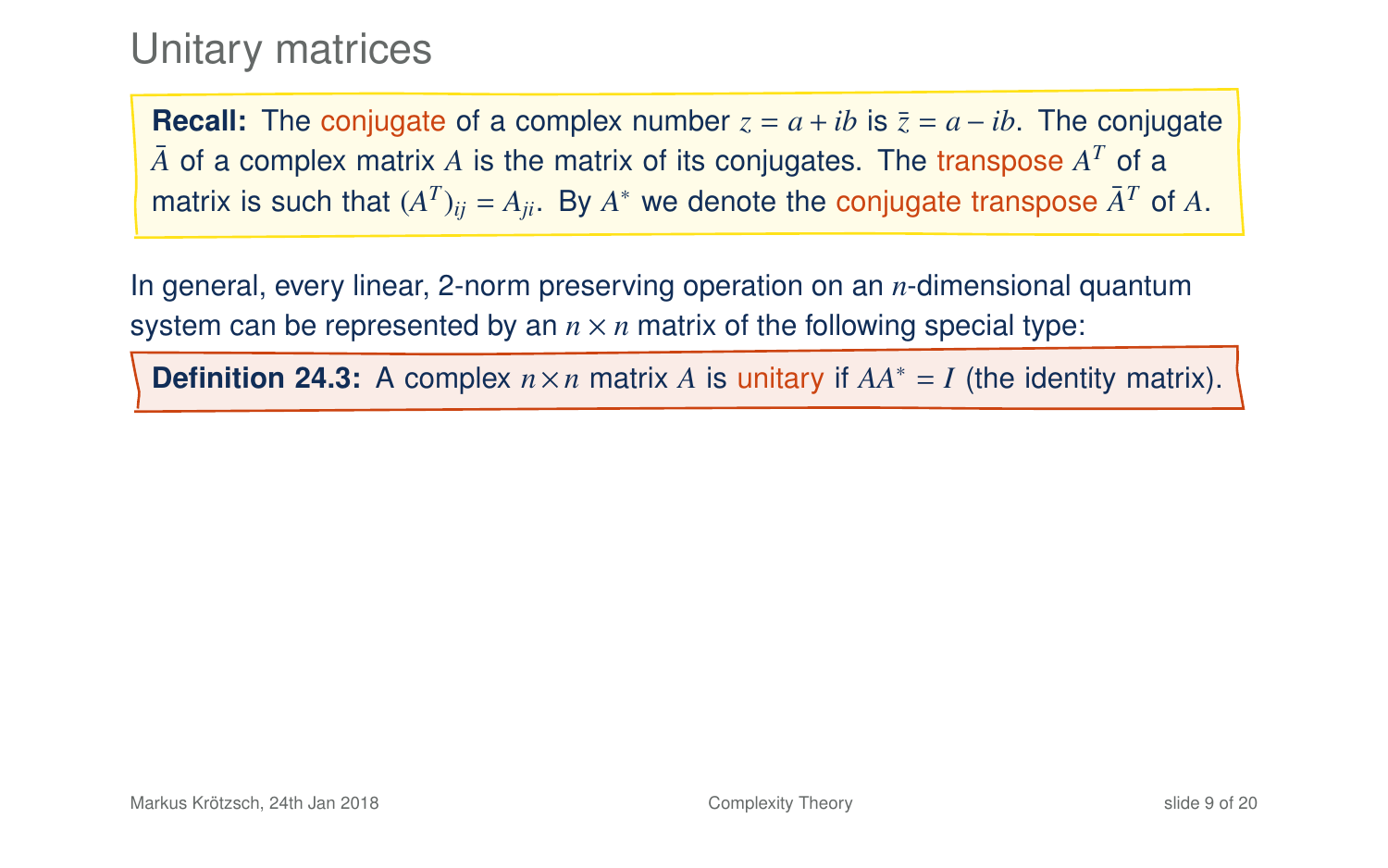### Unitary matrices

**Recall:** The conjugate of a complex number  $z = a + ib$  is  $\overline{z} = a - ib$ . The conjugate  $\bar{A}$  of a complex matrix  $A$  is the matrix of its conjugates. The transpose  $A^T$  of a matrix is such that  $(A^T)_{ij} = A_{ji}$ . By  $A^*$  we denote the conjugate transpose  $\bar{A}^T$  of  $A$ .

In general, every linear, 2-norm preserving operation on an *n*-dimensional quantum system can be represented by an  $n \times n$  matrix of the following special type:

**Definition 24.3:** A complex  $n \times n$  matrix *A* is unitary if  $AA^* = I$  (the identity matrix).

**Fact 24.4:** For a complex  $n \times n$  matrix A, the following conditions are equivalent:

- *A* is unitary, i.e.  $AA^* = I$ .
- For every  $\vec{v} \in \mathbb{C}^n$ , the 2-norm  $||\vec{v}||_2$  of  $\vec{v}$  is the same as the 2-norm  $||A\vec{v}||_2$  of  $A\vec{v}$ .
- The columns of  $A$  form an orthonormal basis of  $\mathbb{C}^n$ .
- The rows of  $A$  form an orthonormal basis of  $\mathbb{C}^n$ .
- For every orthonormal basis  $(\vec{v}_i)_{1 \leq i \leq n}$  of  $\mathbb{C}^n$ , the vectors  $(A\vec{v}_i)_{1 \leq i \leq n}$  also form an orthonormal basis of  $\mathbb{C}^n$ .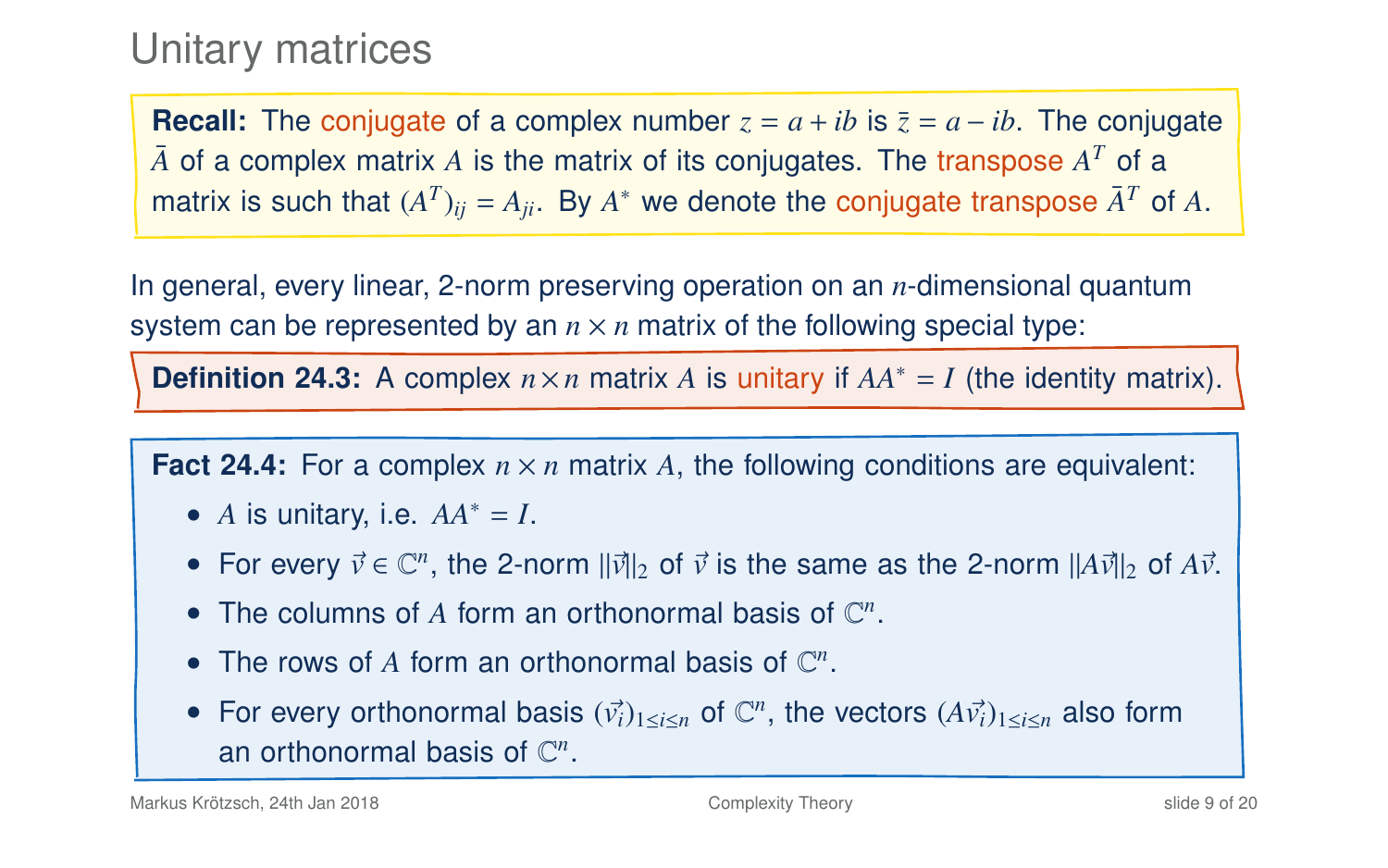# Combining and reversing transformations

Composing operations defined by unitary matrices is always allowed:

**Lemma 24.5:** If *A* and *B* are unitary matrices that represent quantum operations, then their composition (the mapping that first applies *A*, then *B*) is also unitary and is represented by the matrix *BA*.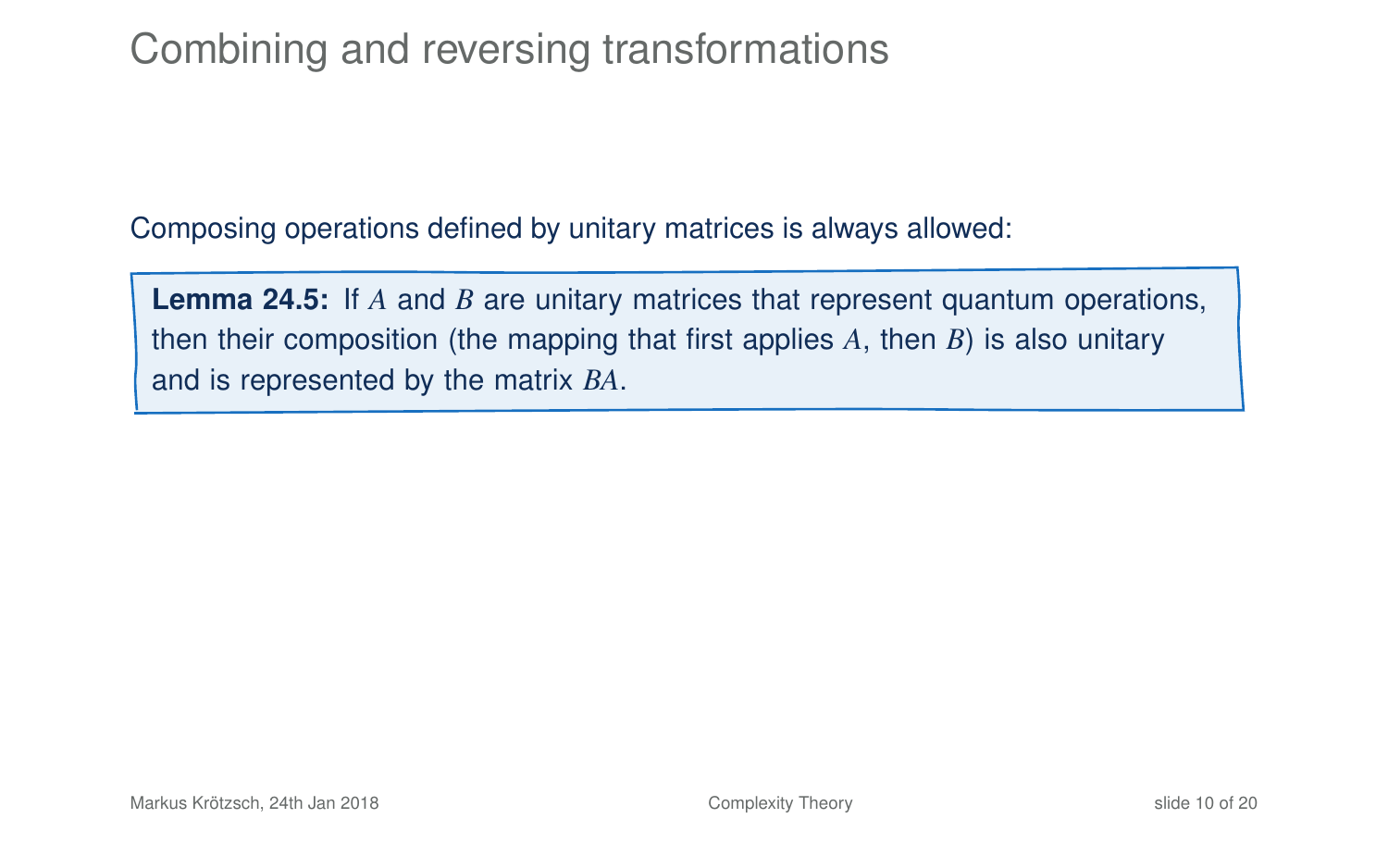# Combining and reversing transformations

Composing operations defined by unitary matrices is always allowed:

**Lemma 24.5:** If *A* and *B* are unitary matrices that represent quantum operations, then their composition (the mapping that first applies *A*, then *B*) is also unitary and is represented by the matrix *BA*.

In particular, for every unitary matrix *A*, the operation represented by *A* <sup>∗</sup> has the effect of reversing  $A$ , since  $A^*A = I$  is the identity.

**Observation 24.6:** Every quantum operation is reversible.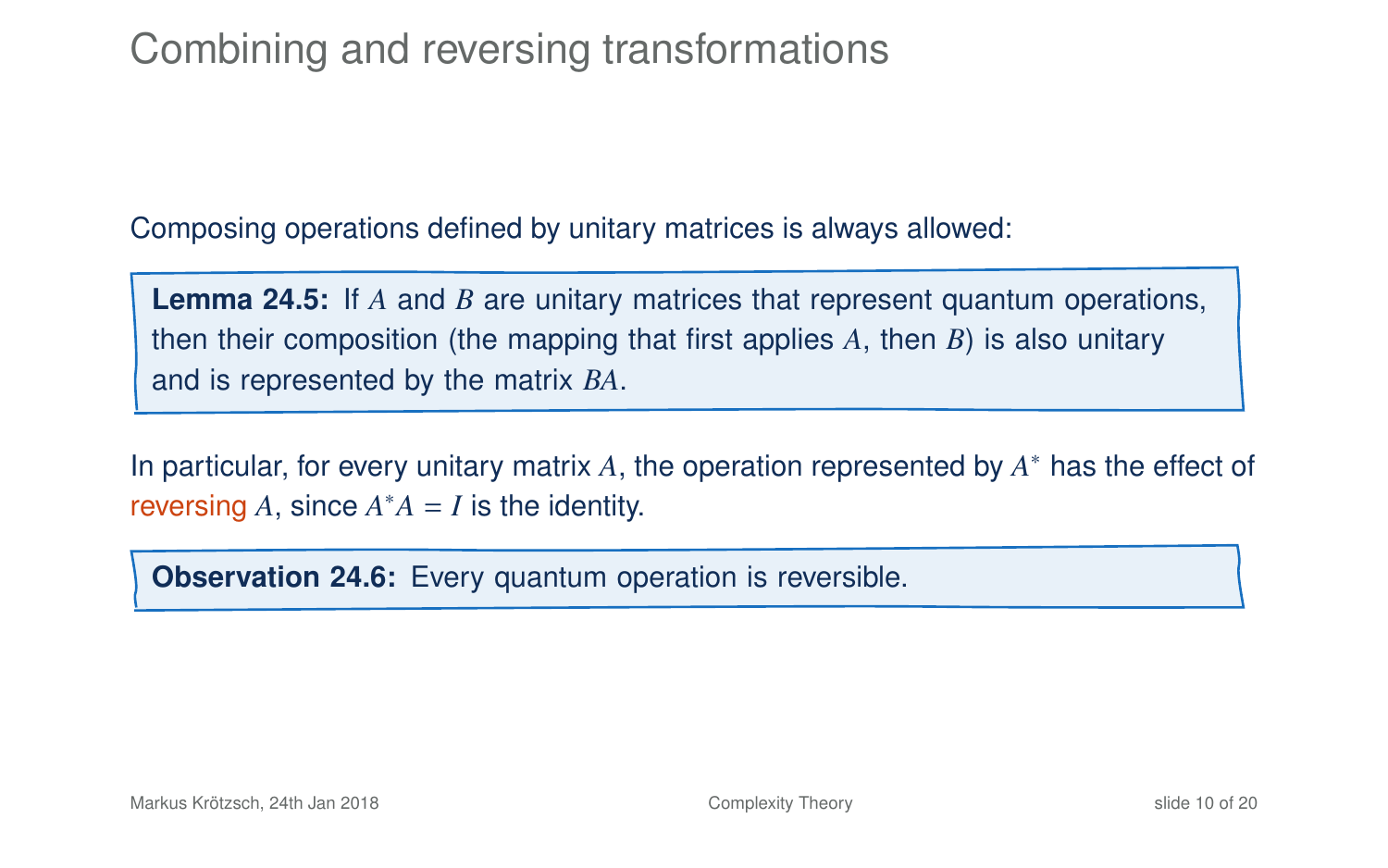To compute interesting things, we usually need more than a single bit.

Two qubits  $\alpha_0|0\rangle + \alpha_1|1\rangle$  and  $\beta_0|0\rangle + \beta_1|1\rangle$ , can be considered as a single, four-state quantum system of the form:

 $(\alpha_0|0\rangle + \alpha_1|1\rangle) \otimes (\beta_0|0\rangle + \beta_1|1\rangle) = \alpha_0\beta_0|00\rangle + \alpha_0\beta_1|01\rangle + \alpha_1\beta_0|10\rangle + \alpha_1\beta_1|11\rangle$ 

That is, we use  $|00\rangle$  as a shorthand for  $|0\rangle|0\rangle$  etc. The tensor product (outer product) symbol ⊗ is often omitted.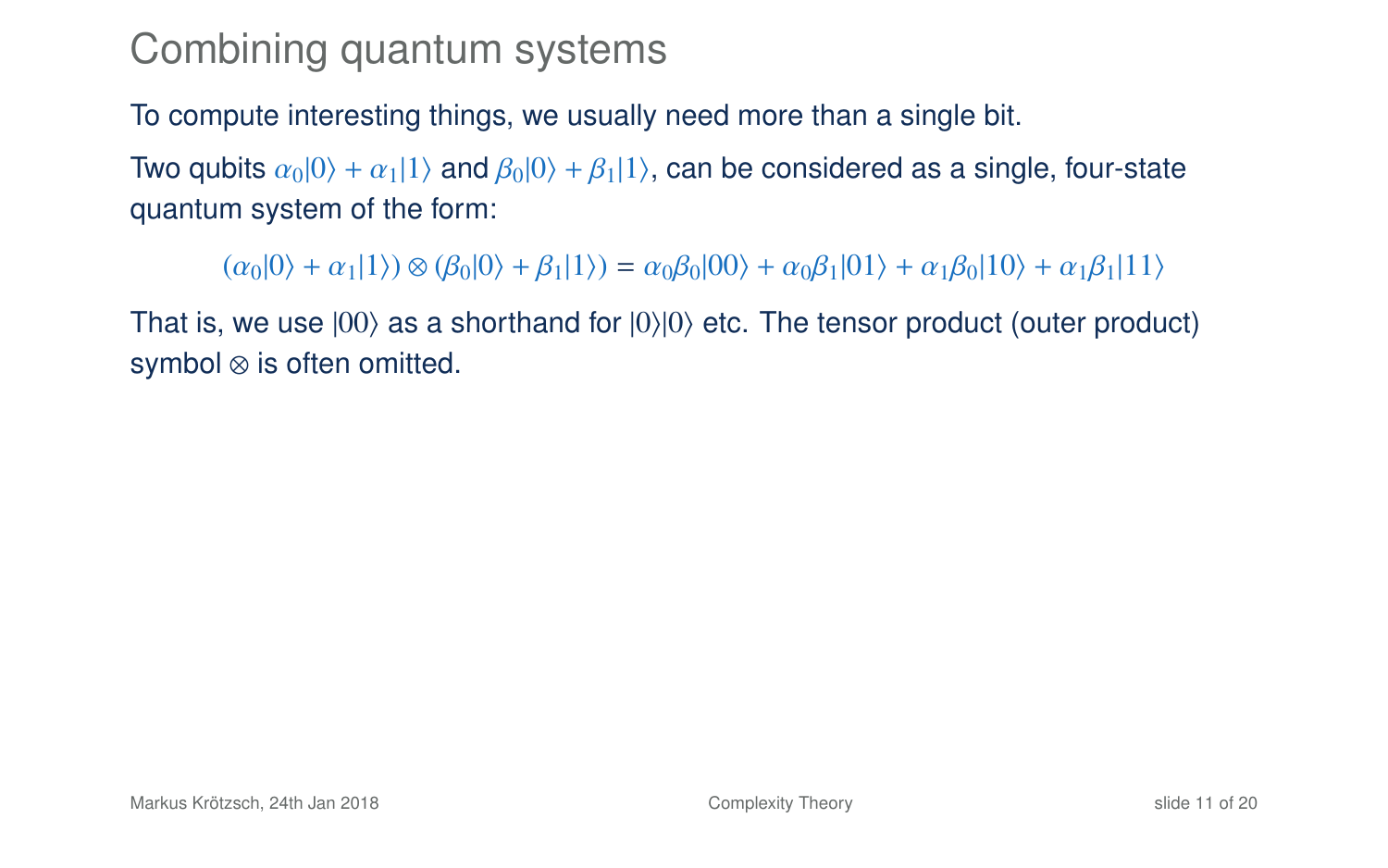To compute interesting things, we usually need more than a single bit.

Two qubits  $\alpha_0|0\rangle + \alpha_1|1\rangle$  and  $\beta_0|0\rangle + \beta_1|1\rangle$ , can be considered as a single, four-state quantum system of the form:

 $(\alpha_0|0\rangle + \alpha_1|1\rangle) \otimes (\beta_0|0\rangle + \beta_1|1\rangle) = \alpha_0\beta_0|00\rangle + \alpha_0\beta_1|01\rangle + \alpha_1\beta_0|10\rangle + \alpha_1\beta_1|11\rangle$ 

That is, we use  $|00\rangle$  as a shorthand for  $|0\rangle|0\rangle$  etc. The tensor product (outer product) symbol ⊗ is often omitted.

#### **Observations:**

• This multiplication preserves our 2-norm:

 $(\alpha_0\beta_0)^2 + (\alpha_0\beta_1)^2 + (\alpha_1\beta_0)^2 + (\alpha_1\beta_1)^2 = (\alpha_0^2 + {\alpha_1}^2)(\beta_0^2 + {\beta_1}^2) = 1 \cdot 1 = 1$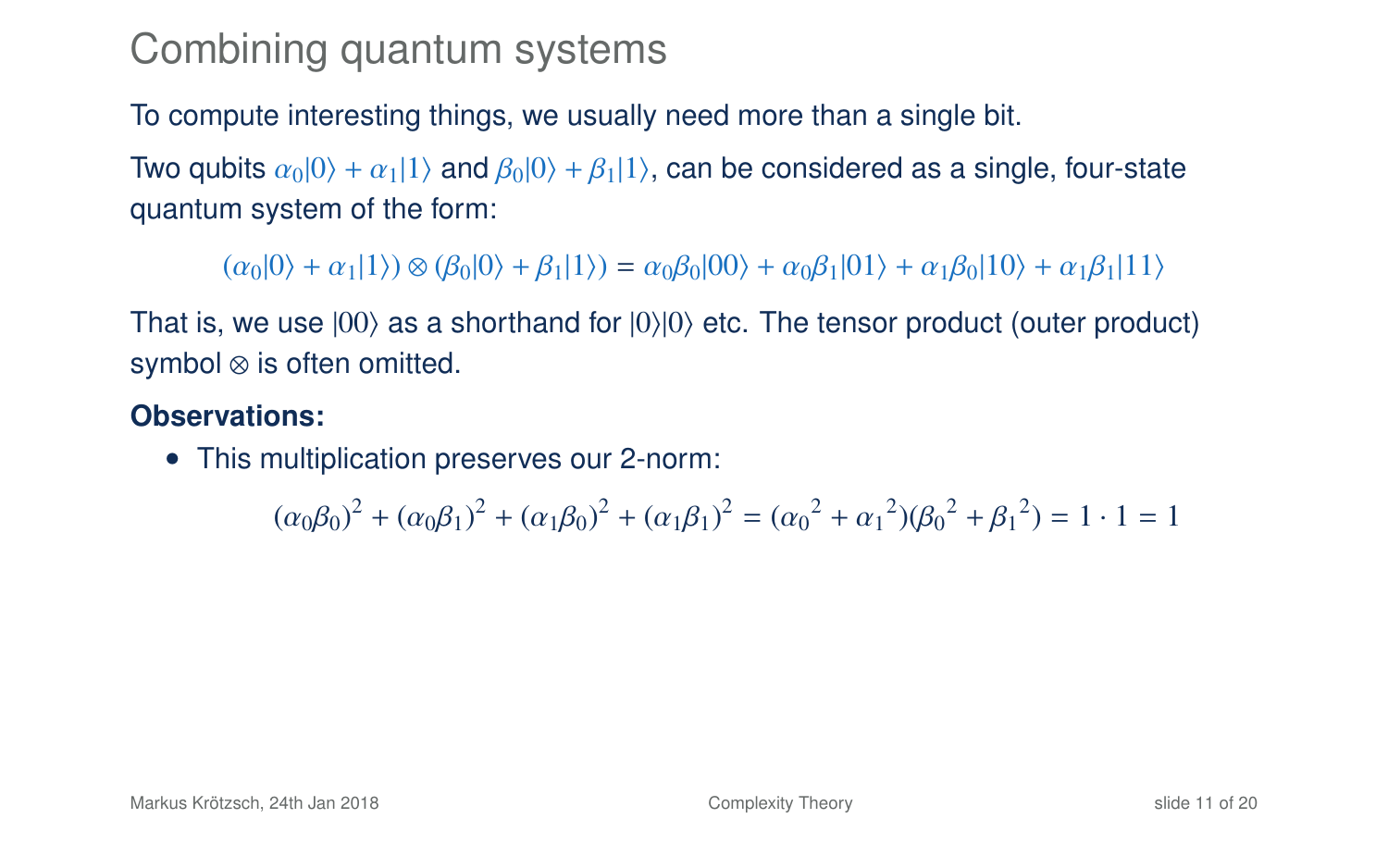To compute interesting things, we usually need more than a single bit.

Two qubits  $\alpha_0|0\rangle + \alpha_1|1\rangle$  and  $\beta_0|0\rangle + \beta_1|1\rangle$ , can be considered as a single, four-state quantum system of the form:

 $(\alpha_0|0\rangle + \alpha_1|1\rangle) \otimes (\beta_0|0\rangle + \beta_1|1\rangle) = \alpha_0\beta_0|00\rangle + \alpha_0\beta_1|01\rangle + \alpha_1\beta_0|10\rangle + \alpha_1\beta_1|11\rangle$ 

That is, we use  $|00\rangle$  as a shorthand for  $|0\rangle|0\rangle$  etc. The tensor product (outer product) symbol ⊗ is often omitted.

#### **Observations:**

• This multiplication preserves our 2-norm:

 $(\alpha_0\beta_0)^2 + (\alpha_0\beta_1)^2 + (\alpha_1\beta_0)^2 + (\alpha_1\beta_1)^2 = (\alpha_0^2 + {\alpha_1}^2)(\beta_0^2 + {\beta_1}^2) = 1 \cdot 1 = 1$ 

• The probability of individual events is unchanged, e.g.,

Pr [first bit = 0] = 
$$
(\alpha_0 \beta_0)^2 + (\alpha_0 \beta_1)^2 = \alpha_0^2 (\beta_0^2 + \beta_1^2) = \alpha_0^2
$$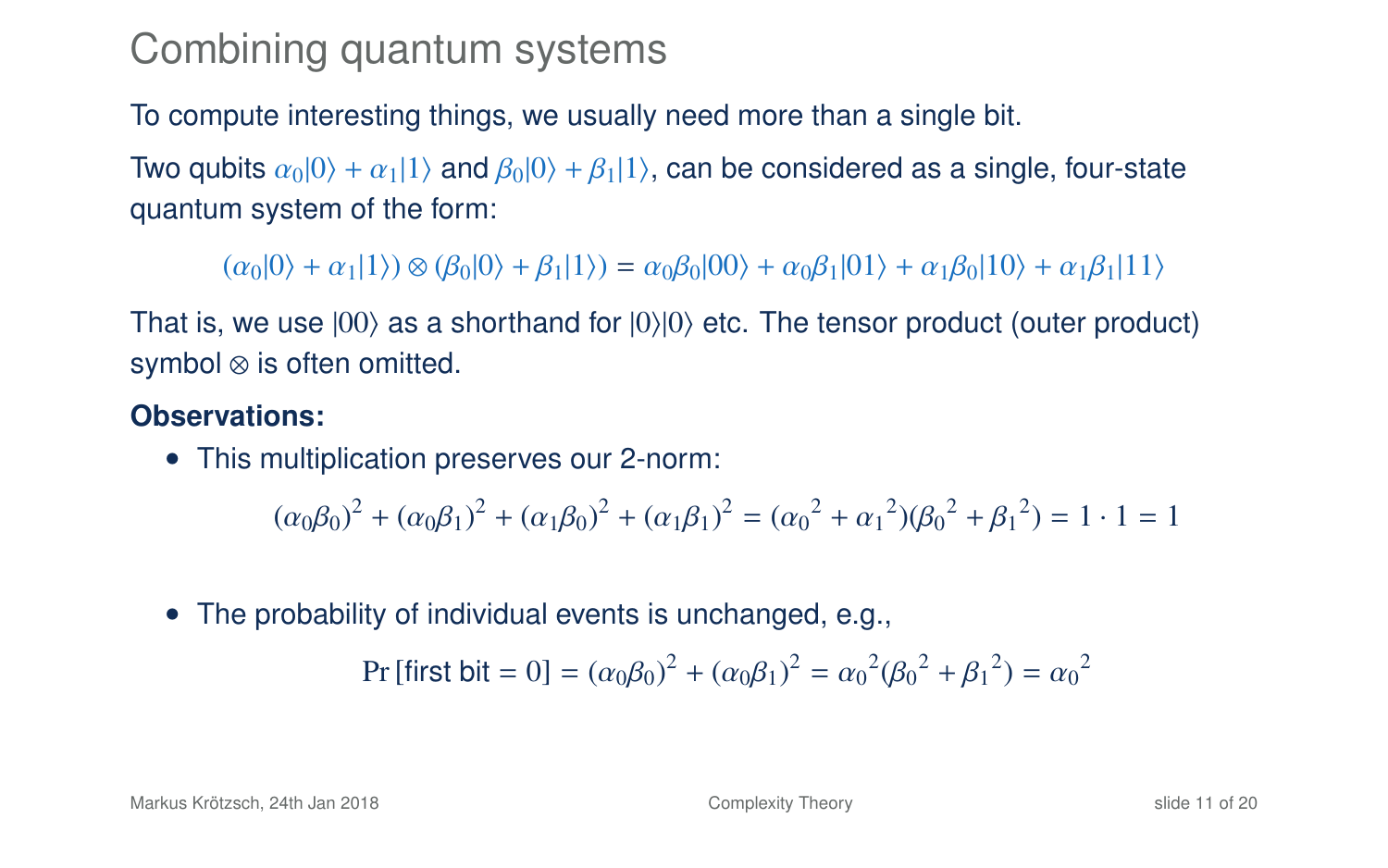To compute interesting things, we usually need more than a single bit.

Two qubits  $\alpha_0|0\rangle + \alpha_1|1\rangle$  and  $\beta_0|0\rangle + \beta_1|1\rangle$ , can be considered as a single, four-state quantum system of the form:

 $(a<sub>0</sub>|0) + a<sub>1</sub>|1) \otimes (B<sub>0</sub>|0) + B<sub>1</sub>|1) = a<sub>0</sub>B<sub>0</sub>|00\rangle + a<sub>0</sub>B<sub>1</sub>|01\rangle + a<sub>1</sub>B<sub>0</sub>|10\rangle + a<sub>1</sub>B<sub>1</sub>|11\rangle$ 

That is, we use  $|00\rangle$  as a shorthand for  $|0\rangle|0\rangle$  etc. The tensor product (outer product) symbol ⊗ is often omitted.

#### **Observations:**

• This multiplication preserves our 2-norm:

 $(\alpha_0\beta_0)^2 + (\alpha_0\beta_1)^2 + (\alpha_1\beta_0)^2 + (\alpha_1\beta_1)^2 = (\alpha_0^2 + {\alpha_1}^2)(\beta_0^2 + {\beta_1}^2) = 1 \cdot 1 = 1$ 

• The probability of individual events is unchanged, e.g.,

$$
Pr[first bit = 0] = (\alpha_0 \beta_0)^2 + (\alpha_0 \beta_1)^2 = \alpha_0^2 (\beta_0^2 + \beta_1^2) = \alpha_0^2
$$

Combining more bits leads to an *m*-bit quantum register with values of the form  $|b_1 \cdots b_m\rangle$  with  $b_i \in \{0, 1\}$ .

Markus Krötzsch, 24th Jan 2018 [Complexity Theory](#page-0-0) slide 11 of 20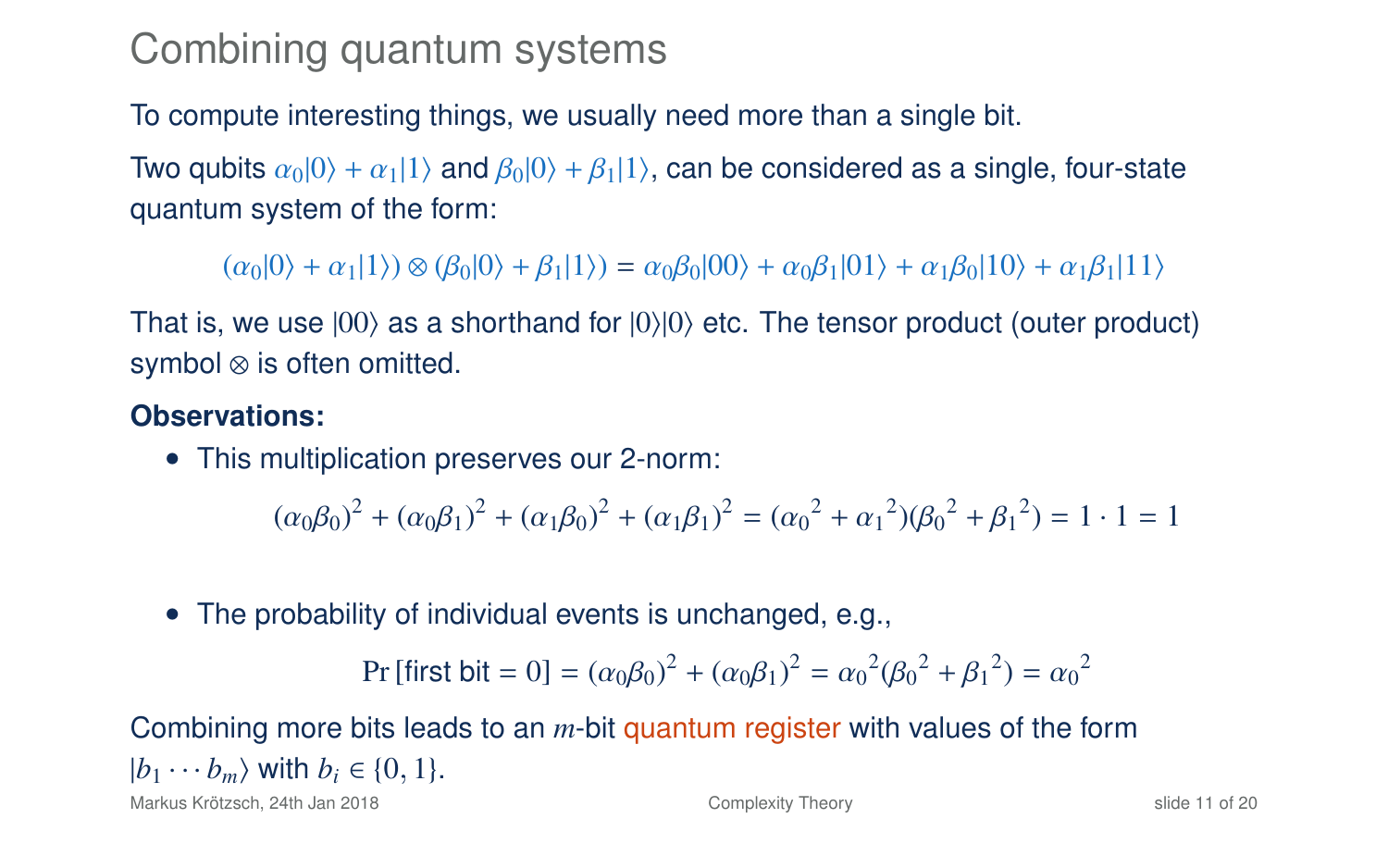### Entanglement

#### Is every state of a 2-bit quantum register of the form

 $\alpha_0\beta_0|00\rangle + \alpha_0\beta_1|01\rangle + \alpha_1\beta_0|10\rangle + \alpha_1\beta_1|11\rangle = (\alpha_0|0\rangle + \alpha_1|1\rangle) \otimes (\beta_0|0\rangle + \beta_1|1\rangle)$ ?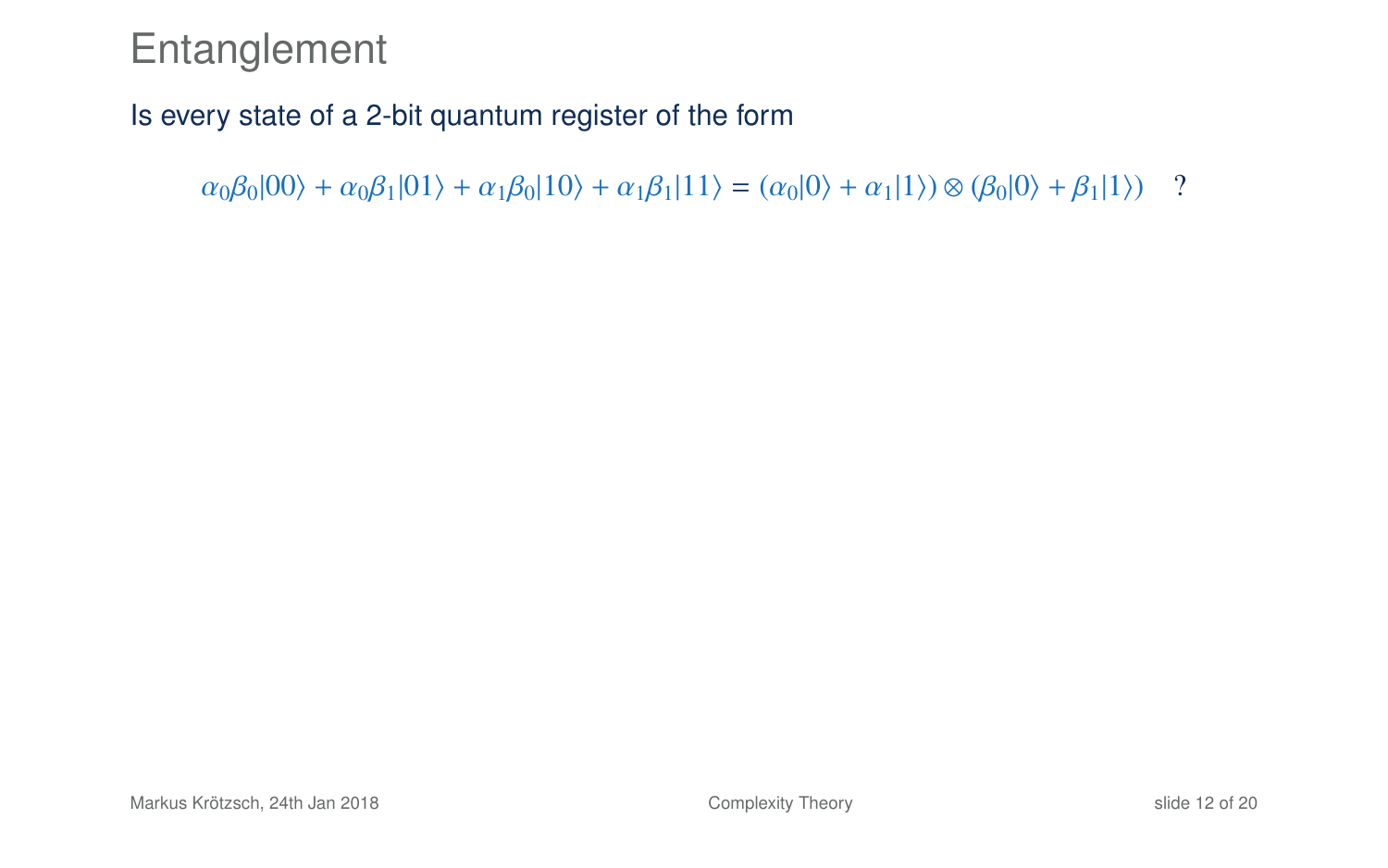### **Entanglement**

#### Is every state of a 2-bit quantum register of the form

 $\alpha_0\beta_0|00\rangle + \alpha_0\beta_1|01\rangle + \alpha_1\beta_0|10\rangle + \alpha_1\beta_1|11\rangle = (\alpha_0|0\rangle + \alpha_1|1\rangle) \otimes (\beta_0|0\rangle + \beta_1|1\rangle)$ ?

#### No!

**Example 24.7:** The 2-bit quantum state  $\frac{1}{\sqrt{2}}|00\rangle + \frac{1}{\sqrt{2}}|11\rangle$  cannot be represented as the product of two independent qubits. This state is known as the EPR (Einstein-Podolsky-Rosenberg) state; it is also known as one of the four Bell states.

We call this situation entanglement: The outcomes of two experiments measuring the values of the first and second bit cannot be considered as the outcomes of two independent random experiments with any individual probability.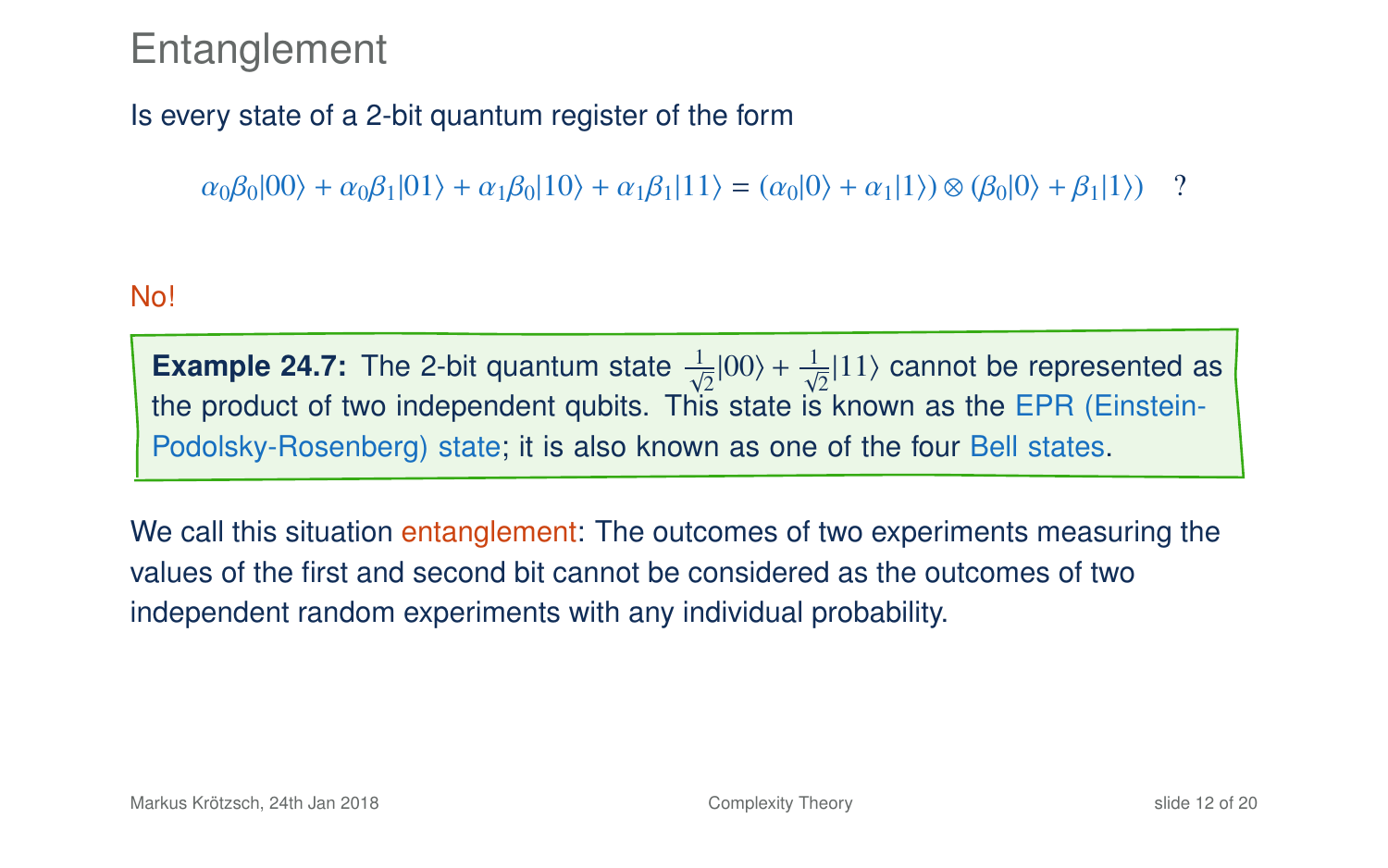### **Entanglement**

#### Is every state of a 2-bit quantum register of the form

 $\alpha_0\beta_0|00\rangle + \alpha_0\beta_1|01\rangle + \alpha_1\beta_0|10\rangle + \alpha_1\beta_1|11\rangle = (\alpha_0|0\rangle + \alpha_1|1\rangle) \otimes (\beta_0|0\rangle + \beta_1|1\rangle)$ ?

#### No!

**Example 24.7:** The 2-bit quantum state  $\frac{1}{\sqrt{2}}|00\rangle + \frac{1}{\sqrt{2}}|11\rangle$  cannot be represented as the product of two independent qubits. This state is known as the EPR (Einstein-Podolsky-Rosenberg) state; it is also known as one of the four Bell states.

We call this situation entanglement: The outcomes of two experiments measuring the values of the first and second bit cannot be considered as the outcomes of two independent random experiments with any individual probability.

**What makes this unusual** is that the particles that constitute such an entangled system may be separated in space, yet seem to "influence" each other due to the joint probability wave governing them.

Markus Krötzsch, 24th Jan 2018 [Complexity Theory](#page-0-0) slide 12 of 20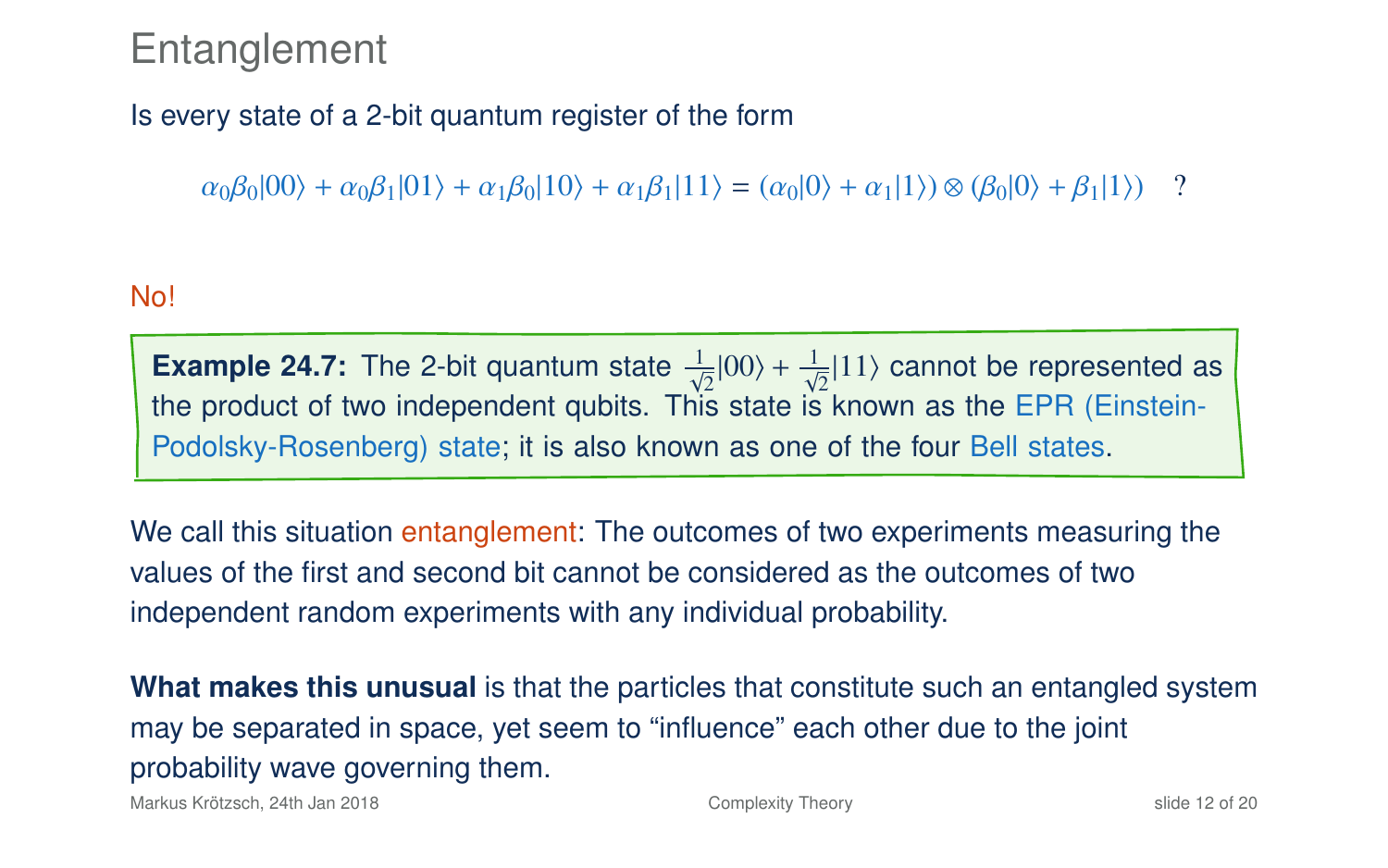# A simple game

For a classical example of quantum weirdness, let us look at a cooperative game:

Two players, Alice and Bob, are in physically separated locations:

- The game master throws two coins:  $x, y \in \{0, 1\}$
- The value of *x* is communicated to Alice, the value of *y* to Bob
- Alice must answer with a bit  $a \in \{0, 1\}$ , and Bob with a bit  $b \in \{0, 1\}$
- The players win if  $a \oplus b = x \wedge y$ .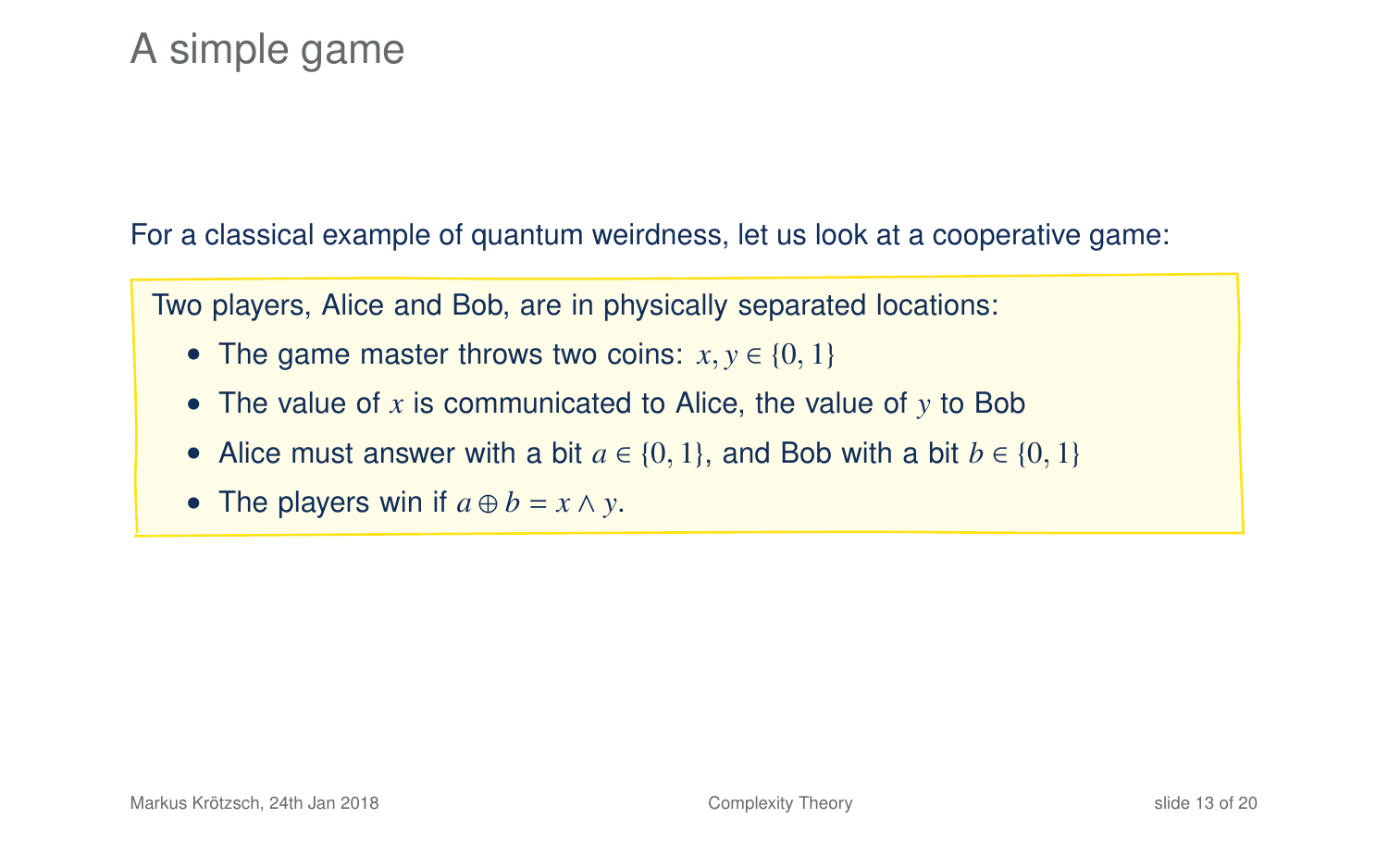# A simple game

For a classical example of quantum weirdness, let us look at a cooperative game:

Two players, Alice and Bob, are in physically separated locations:

- The game master throws two coins:  $x, y \in \{0, 1\}$
- The value of *x* is communicated to Alice, the value of *y* to Bob
- Alice must answer with a bit  $a \in \{0, 1\}$ , and Bob with a bit  $b \in \{0, 1\}$
- The players win if  $a \oplus b = x \wedge y$ .

What are their best chances in winning this game?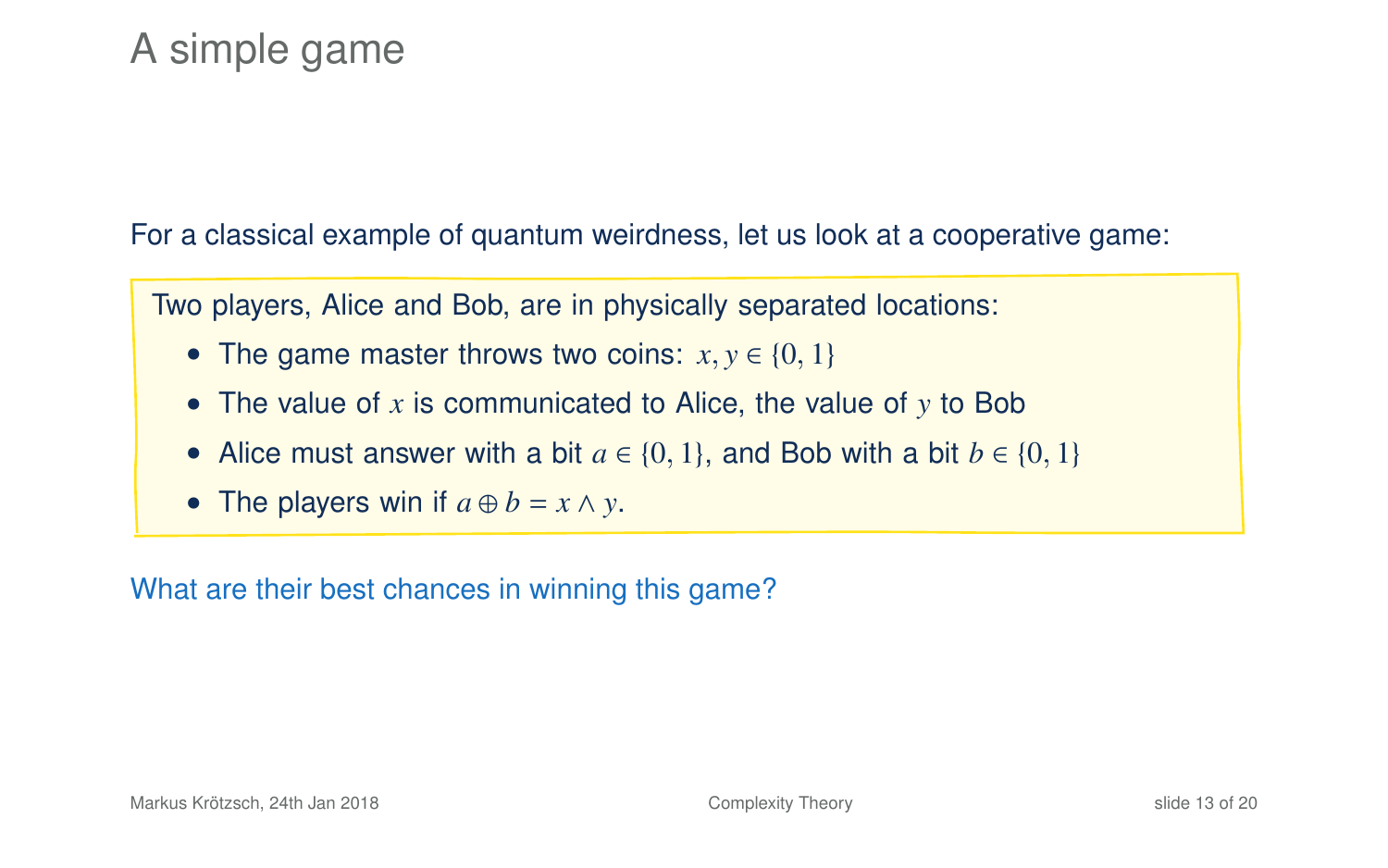### An optimal strategy

**A simple strategy:** Always return  $a = b = 0!$ **Chances of success:** 75%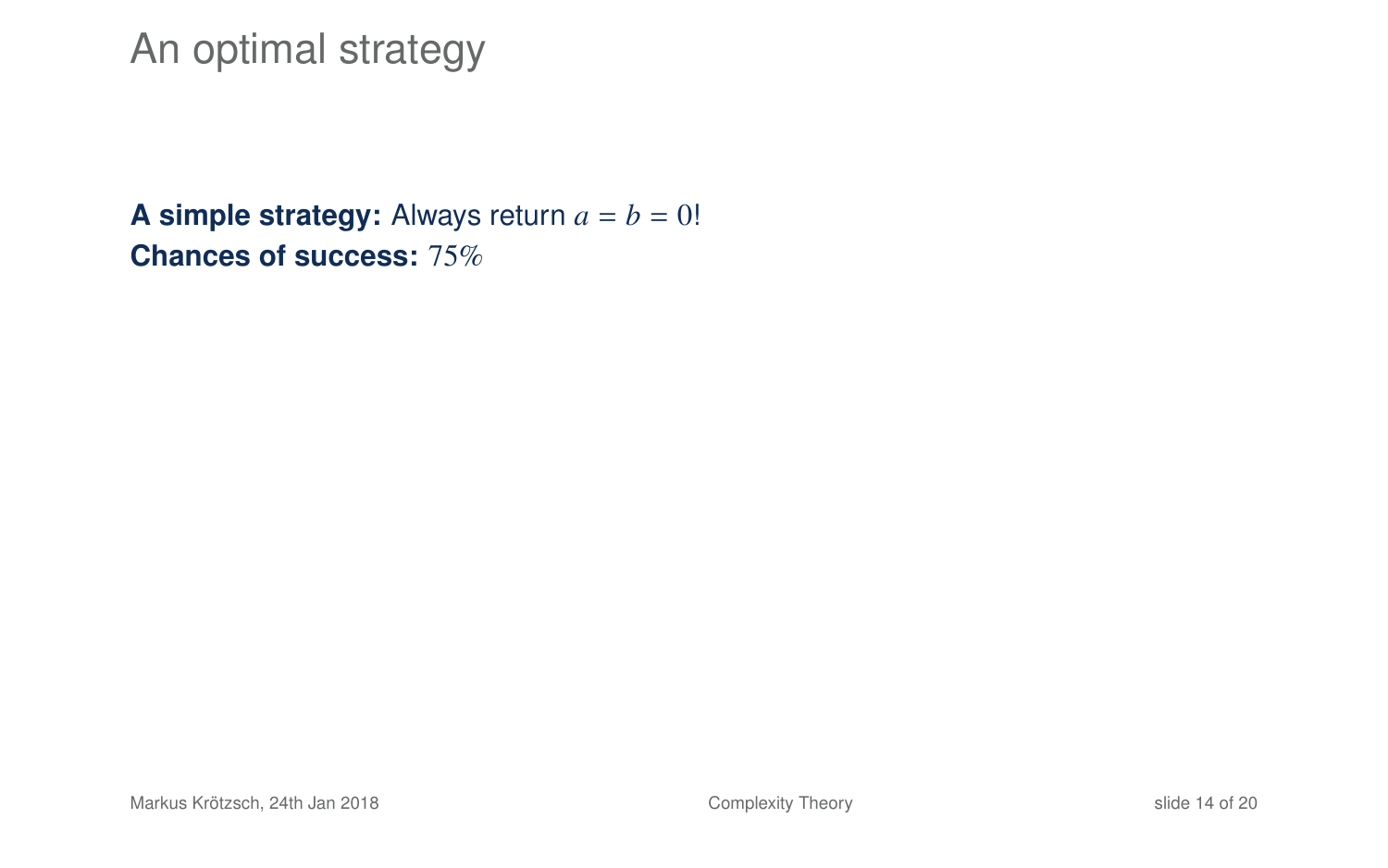### An optimal strategy

**A simple strategy:** Always return  $a = b = 0!$ **Chances of success:** 75%

One can show that this is the best they can do:

**Theorem 24.8 (Bell, 1964; Clauser et al. 1969):** No probabilistic or deterministic strategy leads to a probability of  $>\frac{3}{4}$  of winning this game.

**Proof (sketch):** Any probabilistic strategy that leads to an average success rate  $p > \frac{3}{4}$ <br>must involve single case behaviours that succeed with probability  $\geq p$ . One can show must involve single-case behaviours that succeed with probability  $\geq p$ . One can show that no such choice exists by a simple case distinction over the possible strategies (for each player, this corresponds to one of four possible functions  $\{0, 1\} \rightarrow \{0, 1\}$ .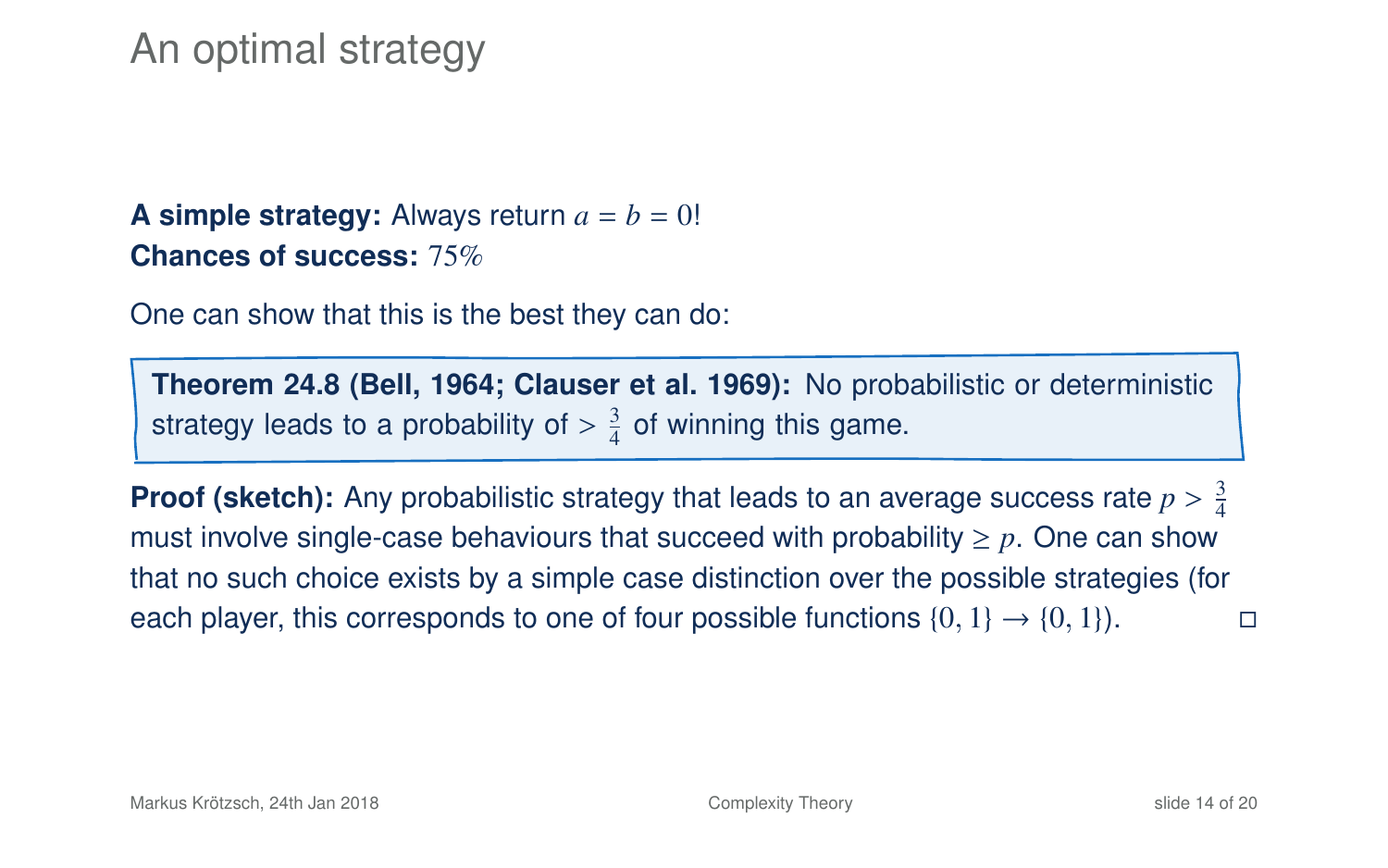# Quantum cheating

#### **A strategy that uses Quantum Mechanics:**

- Alice and Bob create an entangled quantum state  $\frac{1}{\sqrt{2}}|00\rangle + \frac{1}{\sqrt{2}}|11\rangle$
- Alice takes the first bit (particle); Bob the second this is physically possible
- Alice's strategy: if  $x = 1$ , rotate the first bit by  $\pi/8$  (22.5 degrees), otherwise do nothing; then measure the first bit and answer with its value
- Bob's strategy: if  $y = 1$ , rotate the second bit by  $-\pi/8$  (-22.5 degrees), otherwise do nothing; then measure the second bit and answer with its value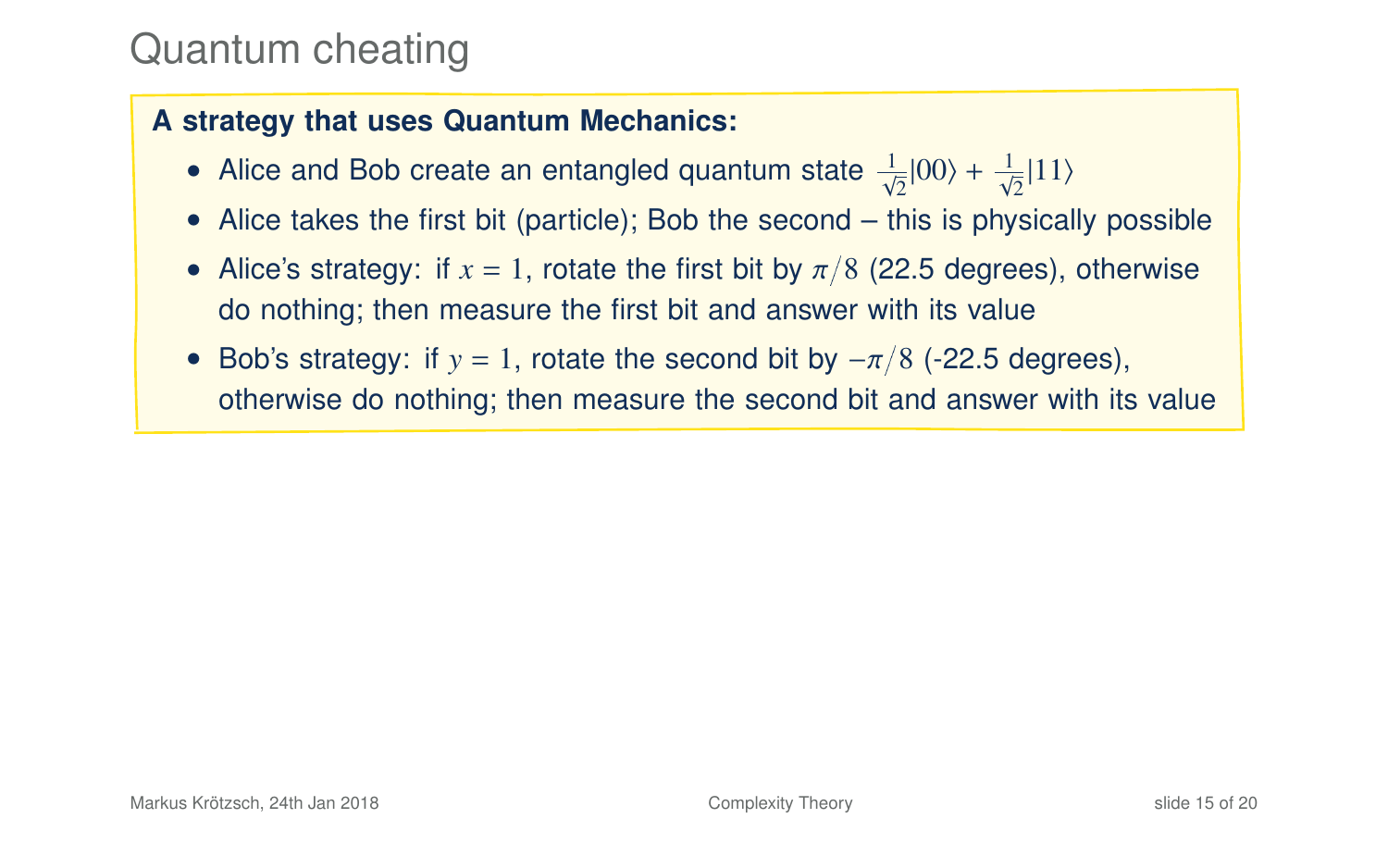# Quantum cheating

#### **A strategy that uses Quantum Mechanics:**

- Alice and Bob create an entangled quantum state  $\frac{1}{\sqrt{2}}|00\rangle + \frac{1}{\sqrt{2}}|11\rangle$
- Alice takes the first bit (particle); Bob the second this is physically possible
- Alice's strategy: if  $x = 1$ , rotate the first bit by  $\pi/8$  (22.5 degrees), otherwise do nothing; then measure the first bit and answer with its value
- Bob's strategy: if  $y = 1$ , rotate the second bit by  $-\pi/8$  (-22.5 degrees), otherwise do nothing; then measure the second bit and answer with its value

#### **"Rotating the first qubit"?**

• Independent mappings on subspaces (e.g., the 2D-space of a qubit) are combined with a tensor product, represented by the Kronecker product on matrices:

$$
\begin{pmatrix}\n\cos\frac{\pi}{8} & -\sin\frac{\pi}{8} \\
\sin\frac{\pi}{8} & \cos\frac{\pi}{8}\n\end{pmatrix}\n\otimes\n\begin{pmatrix}\n1 & 0 \\
0 & 1\n\end{pmatrix}\n=\n\begin{pmatrix}\n\cos\frac{\pi}{8}\n\begin{pmatrix}\n1 & 0 \\
0 & 1\n\end{pmatrix} & -\sin\frac{\pi}{8}\n\begin{pmatrix}\n1 & 0 \\
0 & 1\n\end{pmatrix}\n\end{pmatrix}\n=\n\begin{pmatrix}\n\cos\frac{\pi}{8} & 0 & -\sin\frac{\pi}{8} & 0 \\
0 & \cos\frac{\pi}{8} & 0 & -\sin\frac{\pi}{8} \\
\sin\frac{\pi}{8}\n\begin{pmatrix}\n1 & 0 \\
0 & 1\n\end{pmatrix} & \cos\frac{\pi}{8}\n\begin{pmatrix}\n1 & 0 \\
0 & 1\n\end{pmatrix}\n\end{pmatrix}\n=\n\begin{pmatrix}\n\cos\frac{\pi}{8} & 0 & -\sin\frac{\pi}{8} & 0 \\
0 & \cos\frac{\pi}{8} & 0 & -\cos\frac{\pi}{8} \\
0 & \sin\frac{\pi}{8} & 0 & \cos\frac{\pi}{8}\n\end{pmatrix}
$$

• Such local transformations on a qubit are possible in practical experiments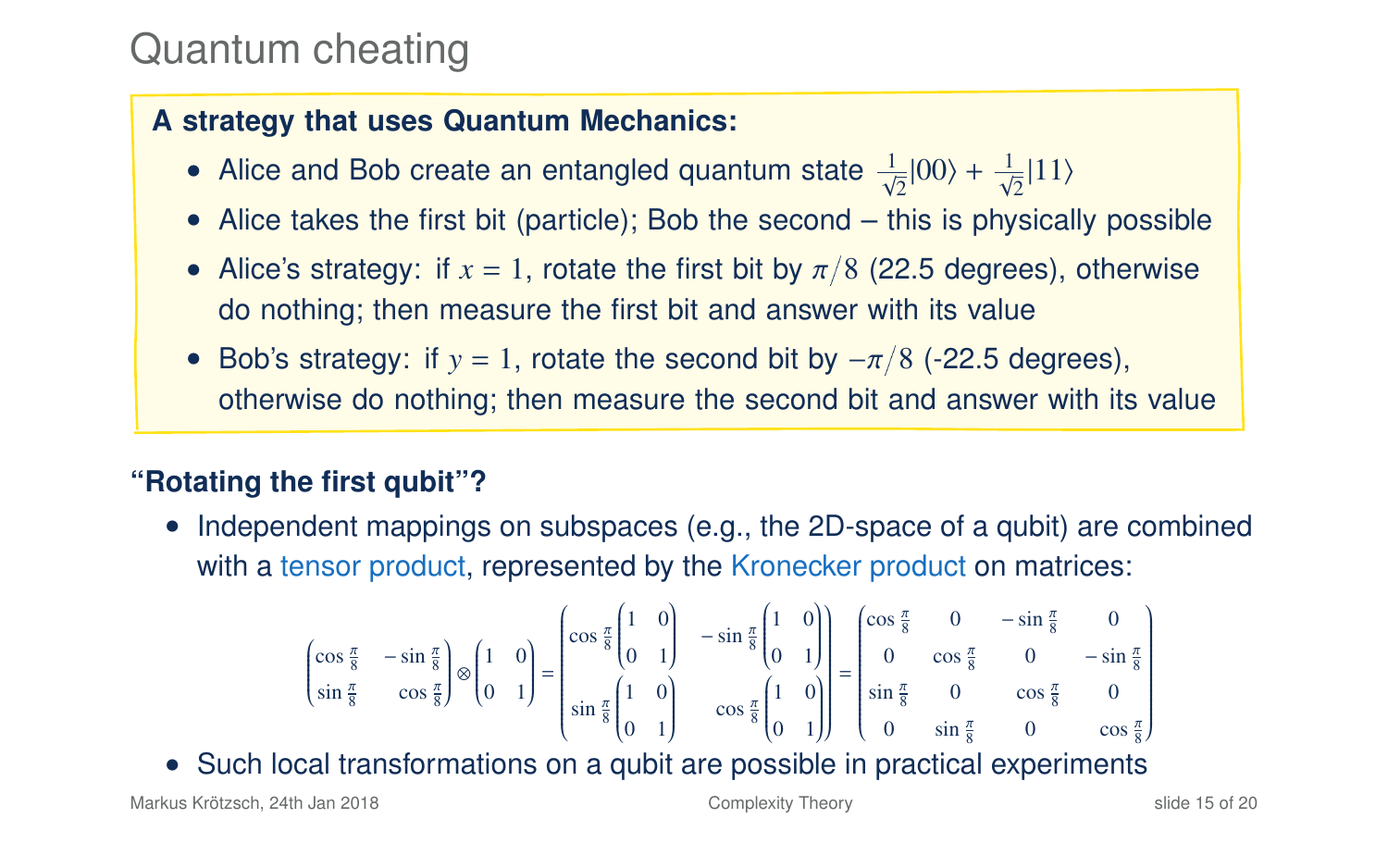**Case**  $x = y = 0$ **:**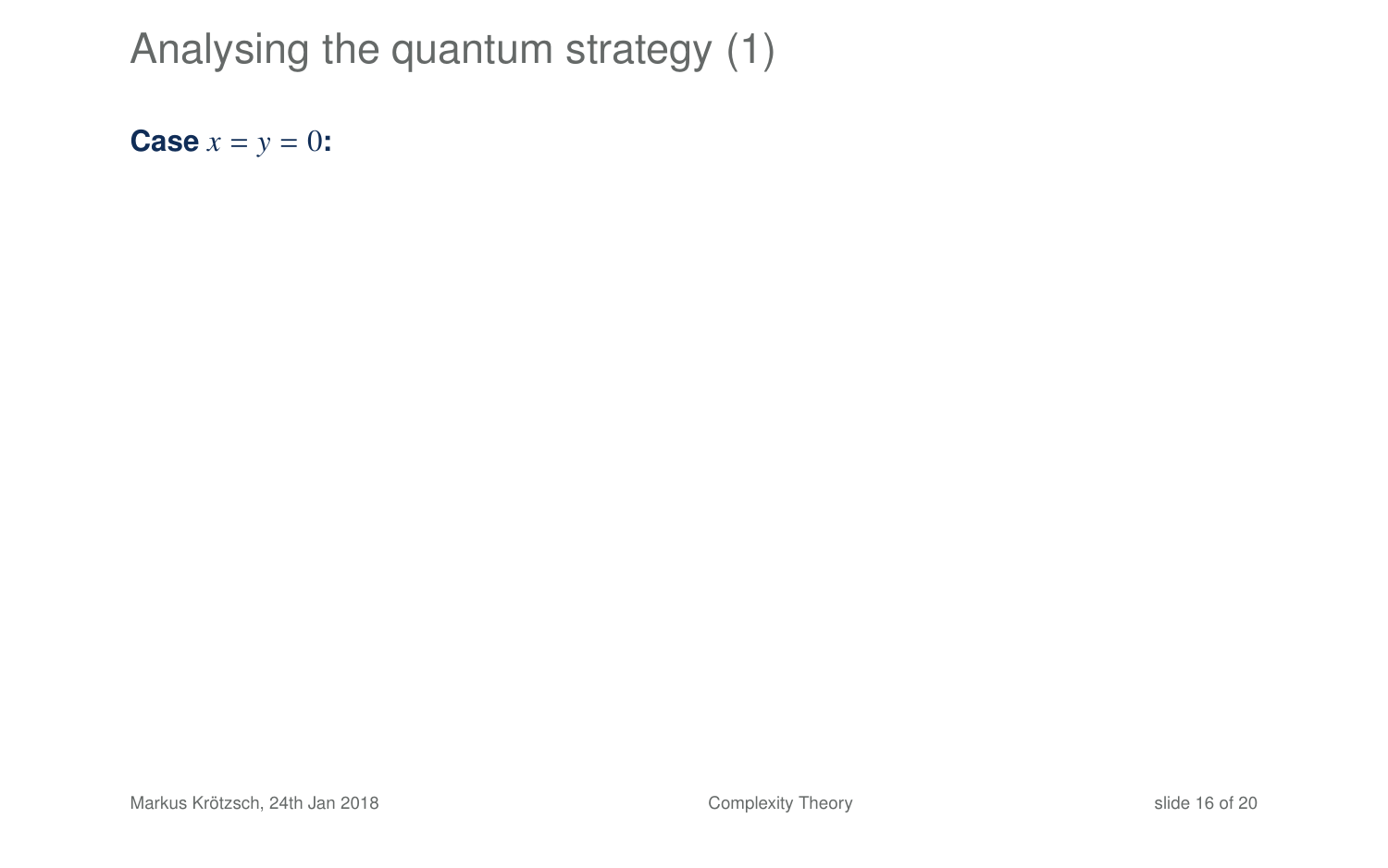**Case**  $x = y = 0$ **:** 

- Then Alice and Bob just measure the qubits.
- The system's value will be either  $|00\rangle$  or  $|11\rangle$  with probability  $\frac{1}{2}$  each; hence  $a = b$ and  $a \oplus b = 0 = x \land y$  with probability 1.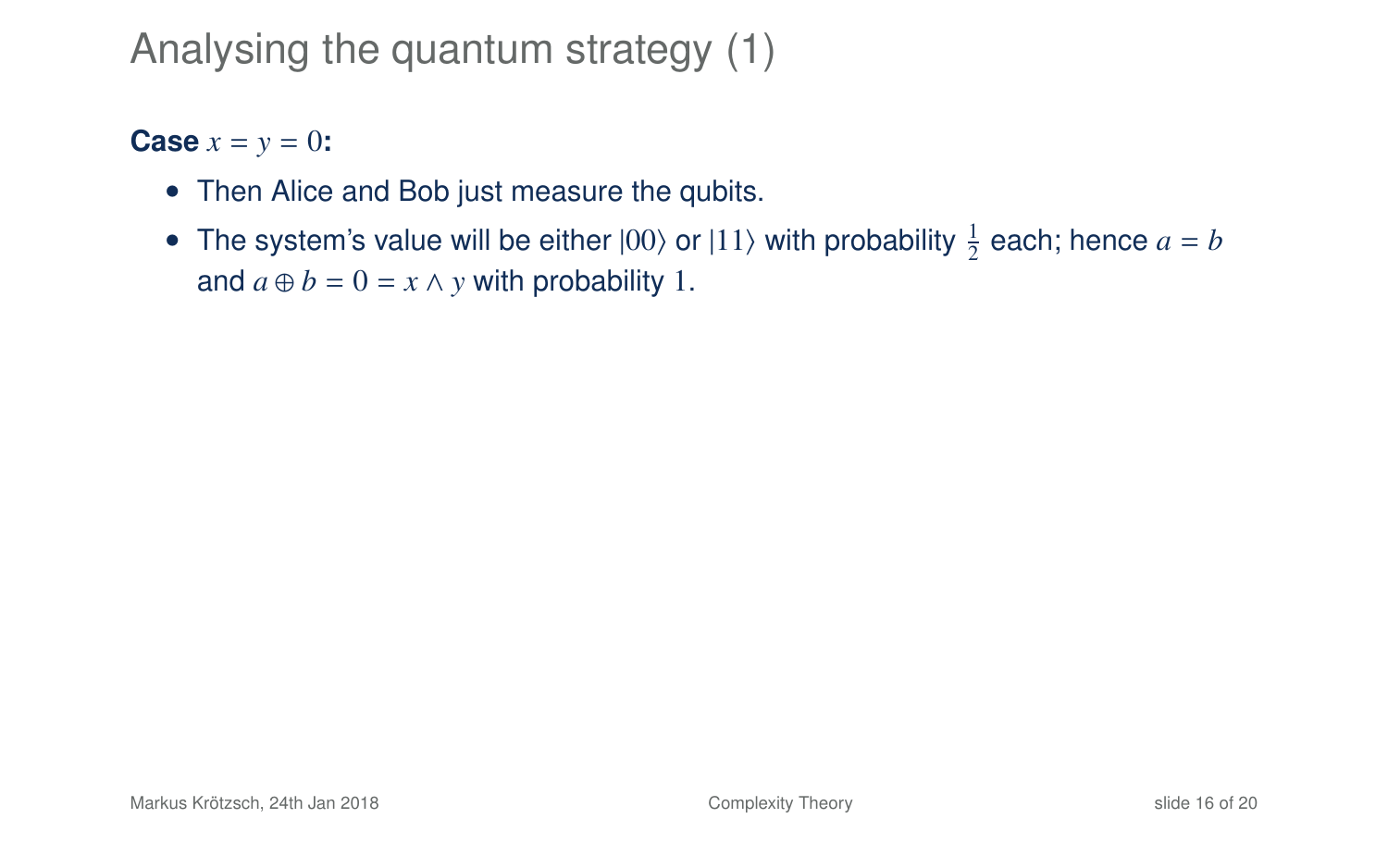**Case**  $x = y = 0$ **:** 

- Then Alice and Bob just measure the qubits.
- The system's value will be either  $|00\rangle$  or  $|11\rangle$  with probability  $\frac{1}{2}$  each; hence  $a = b$ and  $a \oplus b = 0 = x \land y$  with probability 1.

**Case**  $x = 1$  **and**  $y = 0$ **:**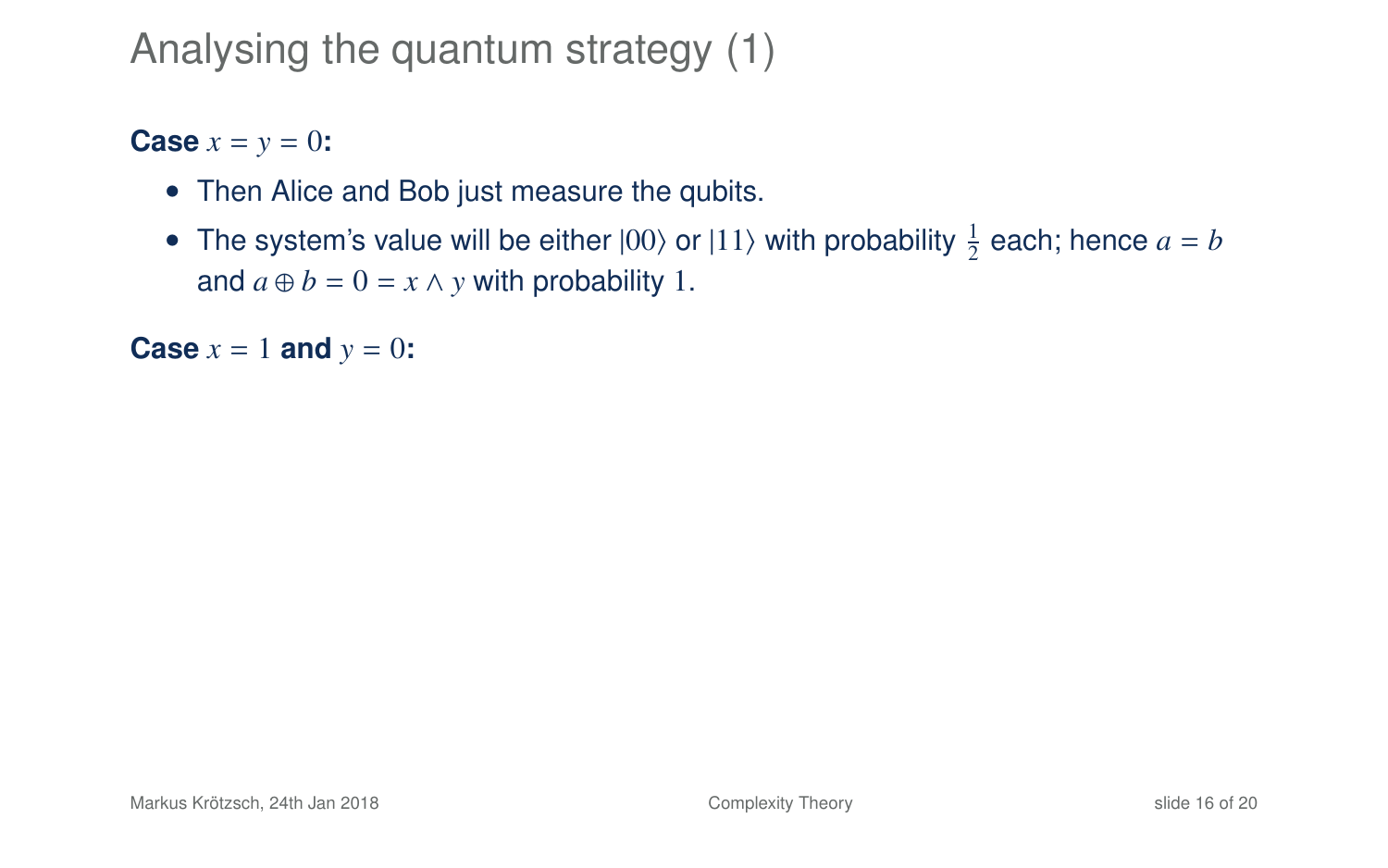**Case**  $x = y = 0$ **:** 

- Then Alice and Bob just measure the qubits.
- The system's value will be either  $|00\rangle$  or  $|11\rangle$  with probability  $\frac{1}{2}$  each; hence  $a = b$ and  $a \oplus b = 0 = x \land y$  with probability 1.

**Case**  $x = 1$  **and**  $y = 0$ **:** 

• Then the system will be transformed by Alice to become

$$
\begin{pmatrix}\n\cos\frac{\pi}{8} & 0 & -\sin\frac{\pi}{8} & 0 \\
0 & \cos\frac{\pi}{8} & 0 & -\sin\frac{\pi}{8} \\
\sin\frac{\pi}{8} & 0 & \cos\frac{\pi}{8} & 0 \\
0 & \sin\frac{\pi}{8} & 0 & \cos\frac{\pi}{8}\n\end{pmatrix}\n\begin{pmatrix}\n\frac{1}{\sqrt{2}} \\
0 \\
0 \\
\frac{1}{\sqrt{2}}\n\end{pmatrix}\n=\n\begin{pmatrix}\n\frac{1}{\sqrt{2}}\cos\frac{\pi}{8} \\
-\frac{1}{\sqrt{2}}\sin\frac{\pi}{8} \\
\frac{1}{\sqrt{2}}\cos\frac{\pi}{8}\n\end{pmatrix}
$$

corresponds to  $|00\rangle$ corresponds to  $|01\rangle$ corresponds to  $|10\rangle$ corresponds to  $|11\rangle$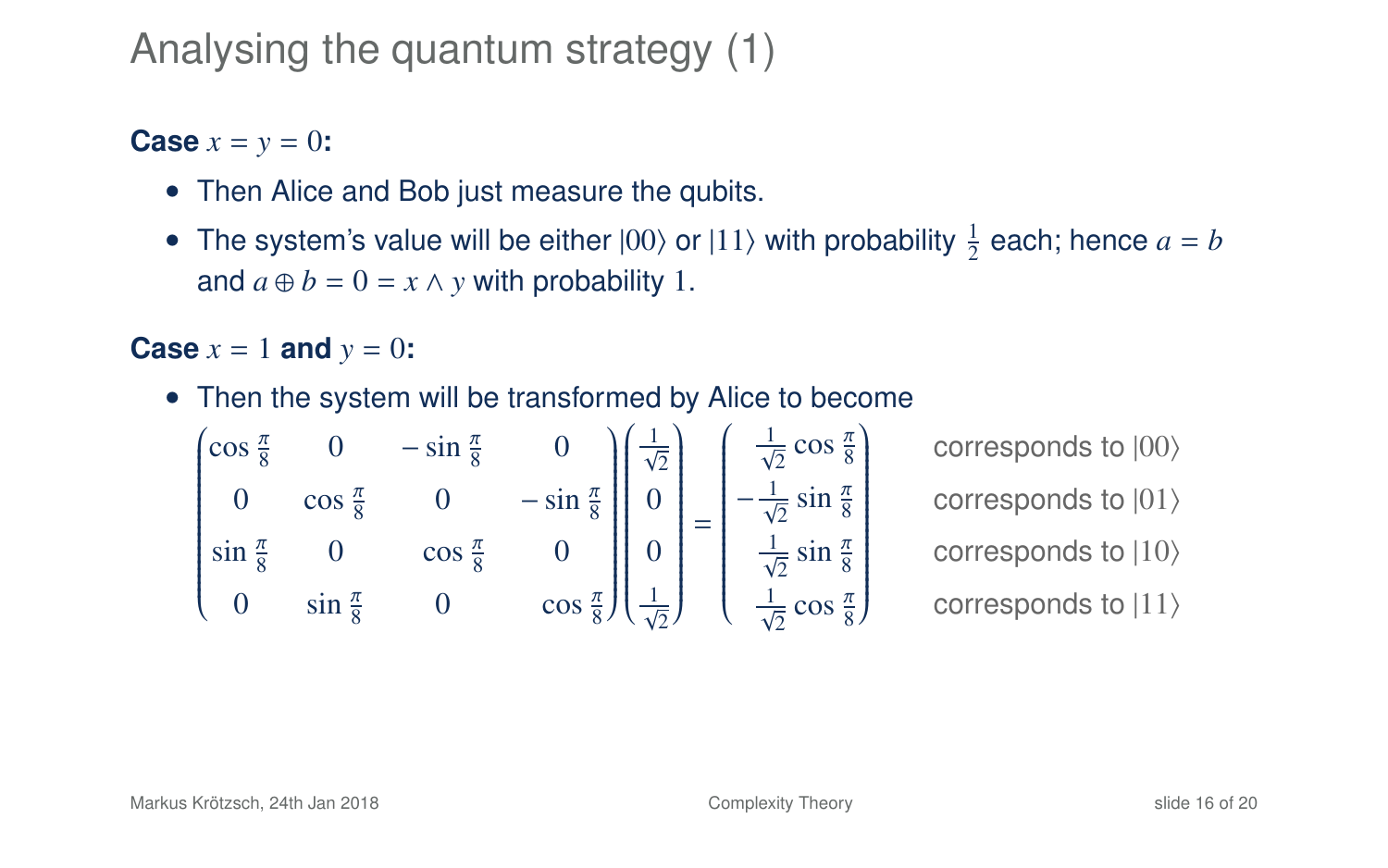**Case**  $x = y = 0$ **:** 

- Then Alice and Bob just measure the qubits.
- The system's value will be either  $|00\rangle$  or  $|11\rangle$  with probability  $\frac{1}{2}$  each; hence  $a = b$ and  $a \oplus b = 0 = x \land y$  with probability 1.

**Case**  $x = 1$  **and**  $y = 0$ **:** 

• Then the system will be transformed by Alice to become

$$
\begin{pmatrix}\n\cos\frac{\pi}{8} & 0 & -\sin\frac{\pi}{8} & 0 \\
0 & \cos\frac{\pi}{8} & 0 & -\sin\frac{\pi}{8} \\
\sin\frac{\pi}{8} & 0 & \cos\frac{\pi}{8} & 0 \\
0 & \sin\frac{\pi}{8} & 0 & \cos\frac{\pi}{8}\n\end{pmatrix}\n\begin{pmatrix}\n\frac{1}{\sqrt{2}} \\
\frac{1}{\sqrt{2}} \\
0 \\
\frac{1}{\sqrt{2}}\n\end{pmatrix}\n=\n\begin{pmatrix}\n\frac{1}{\sqrt{2}}\cos\frac{\pi}{8} \\
-\frac{1}{\sqrt{2}}\sin\frac{\pi}{8} \\
\frac{1}{\sqrt{2}}\cos\frac{\pi}{8}\n\end{pmatrix}
$$

corresponds to  $|00\rangle$ corresponds to  $|01\rangle$ corresponds to  $|10\rangle$ corresponds to  $|11\rangle$ 

• Hence the probability of  $a = b$  is  $2(\frac{1}{\sqrt{2}} \cos \frac{\pi}{8})^2 = (\cos \frac{\pi}{8})^2 > 0.853$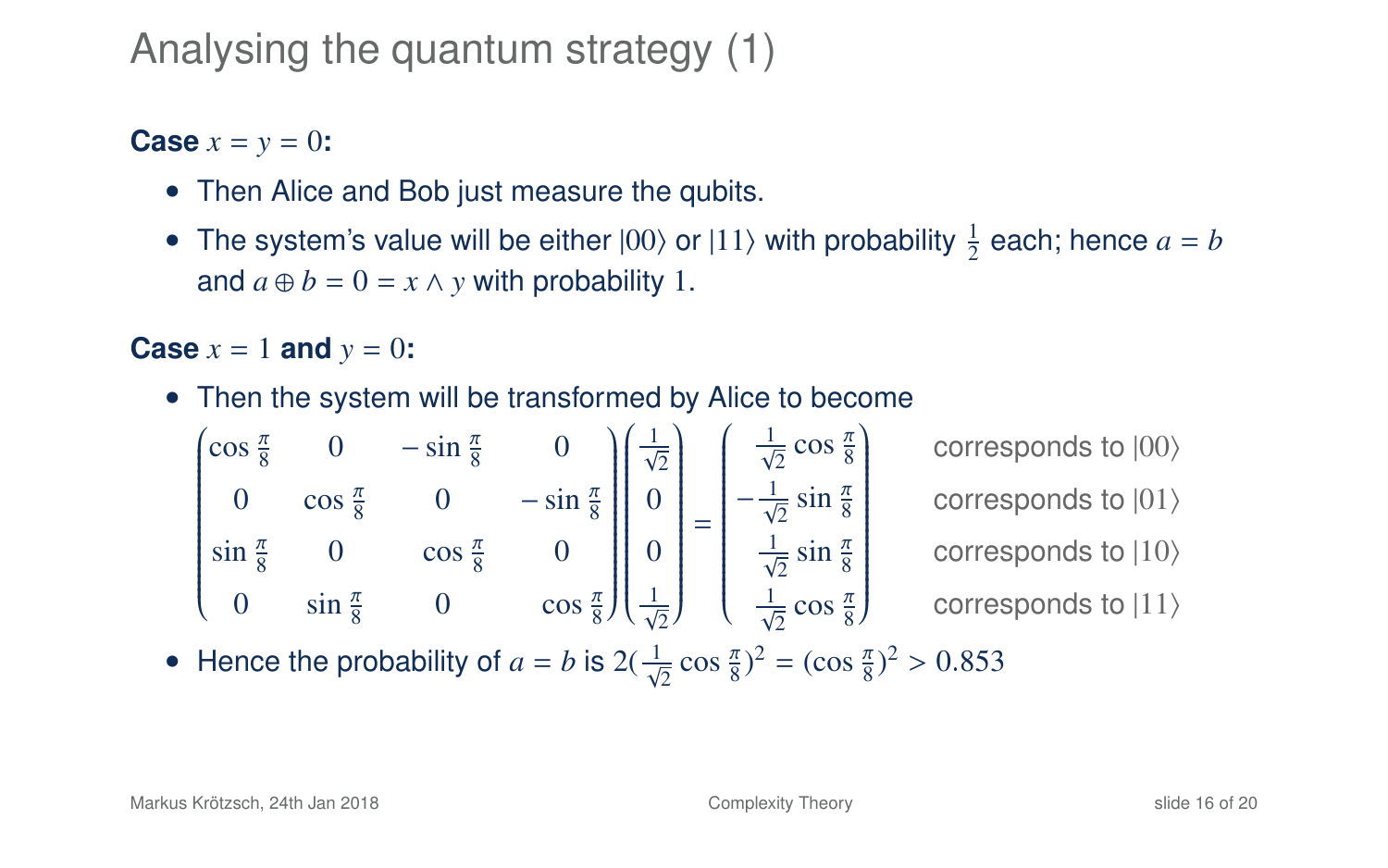**Case**  $x = y = 0$ **:** 

- Then Alice and Bob just measure the qubits.
- The system's value will be either  $|00\rangle$  or  $|11\rangle$  with probability  $\frac{1}{2}$  each; hence  $a = b$ and  $a \oplus b = 0 = x \land y$  with probability 1.

**Case**  $x = 1$  **and**  $y = 0$ **:** 

• Then the system will be transformed by Alice to become

$$
\begin{pmatrix}\n\cos\frac{\pi}{8} & 0 & -\sin\frac{\pi}{8} & 0 \\
0 & \cos\frac{\pi}{8} & 0 & -\sin\frac{\pi}{8} \\
\sin\frac{\pi}{8} & 0 & \cos\frac{\pi}{8} & 0 \\
0 & \sin\frac{\pi}{8} & 0 & \cos\frac{\pi}{8}\n\end{pmatrix}\n\begin{pmatrix}\n\frac{1}{\sqrt{2}} \\
0 \\
0 \\
\frac{1}{\sqrt{2}}\n\end{pmatrix}\n=\n\begin{pmatrix}\n\frac{1}{\sqrt{2}}\cos\frac{\pi}{8} \\
-\frac{1}{\sqrt{2}}\sin\frac{\pi}{8} \\
\frac{1}{\sqrt{2}}\sin\frac{\pi}{8} \\
\frac{1}{\sqrt{2}}\cos\frac{\pi}{8}\n\end{pmatrix}\n\quad\n\text{corresponds to } |00\rangle\n\text{corresponds to } |10\rangle\n\text{corresponds to } |11\rangle
$$

corresponds to  $|01\rangle$ ponds to  $|10\rangle$ 

corresponds to  $|11\rangle$ 

• Hence the probability of  $a = b$  is  $2(\frac{1}{\sqrt{2}} \cos \frac{\pi}{8})^2 = (\cos \frac{\pi}{8})^2 > 0.853$ 

**Case**  $x = 0$  and  $y = 1$ : This is similar to  $x = 1$  and  $y = 0$ , and yields the same probability.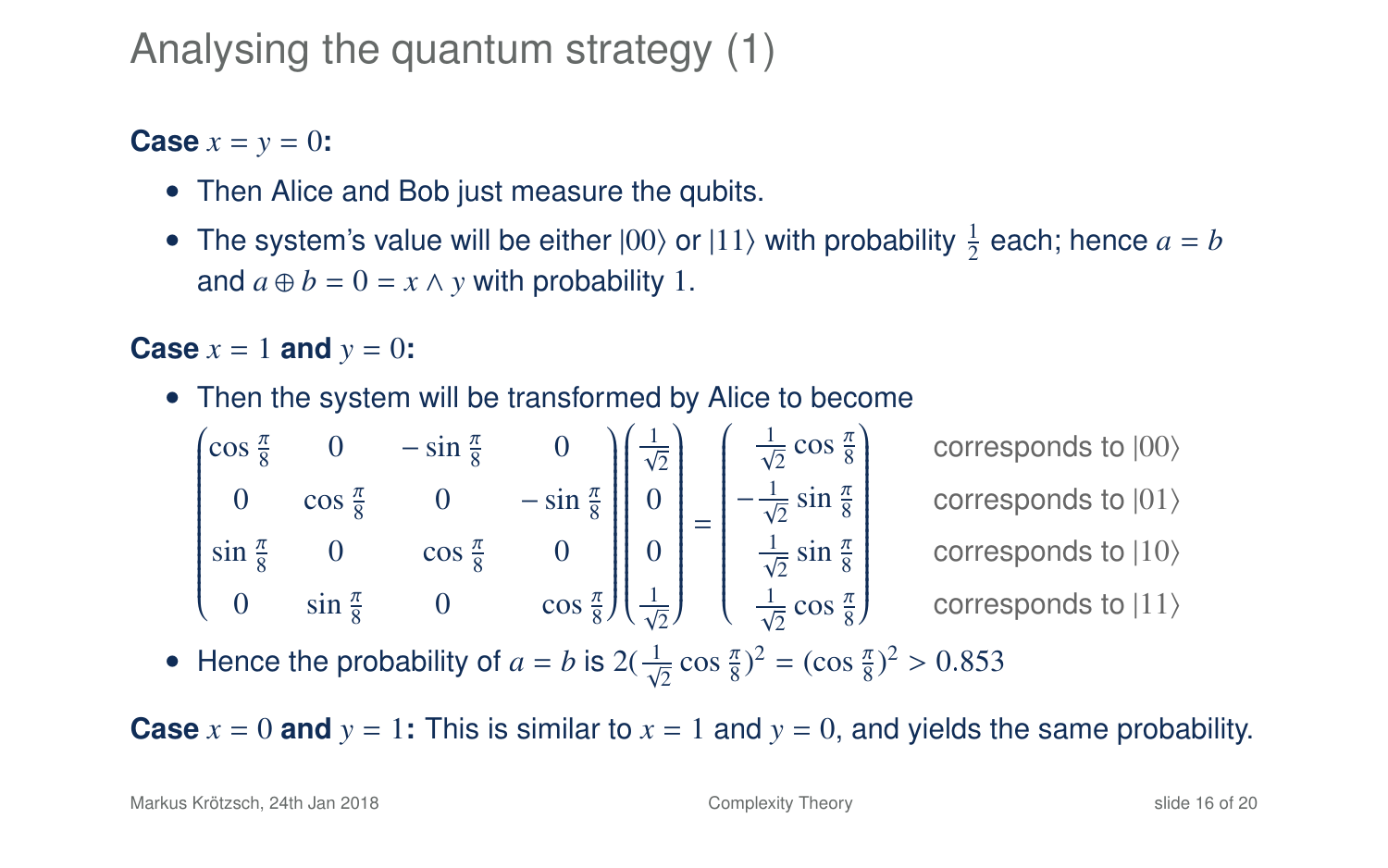**Case**  $x = y = 1$ **:**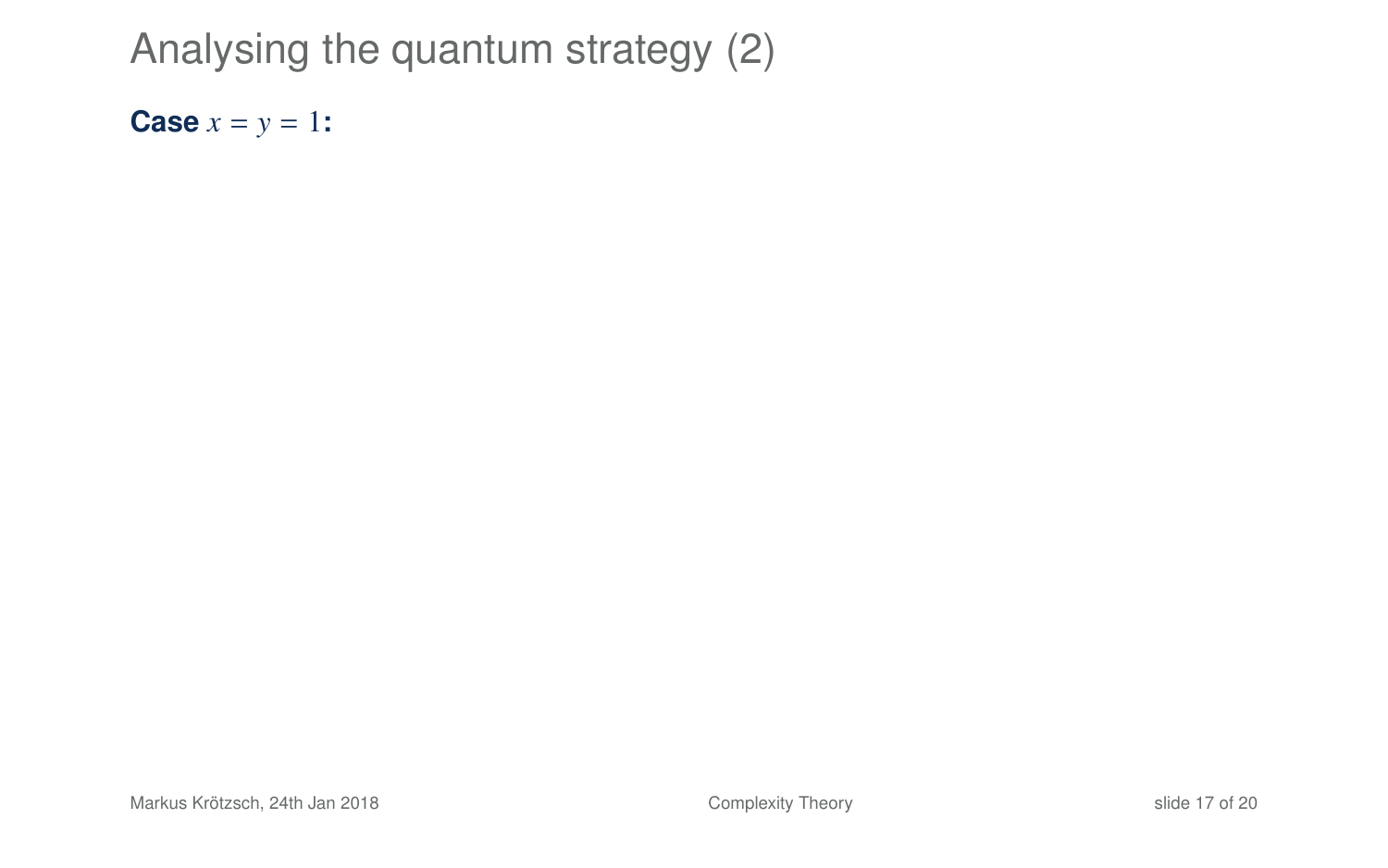#### **Case**  $x = y = 1$ **:**

- Then both Alice and Bob apply a rotation.
- Bob's transformation matrix is:

$$
\begin{pmatrix} 1 & 0 \ 0 & 1 \end{pmatrix} \otimes \begin{pmatrix} \cos\frac{\pi}{8} & \sin\frac{\pi}{8} \\ -\sin\frac{\pi}{8} & \cos\frac{\pi}{8} \end{pmatrix} = \begin{pmatrix} \cos\frac{\pi}{8} & \sin\frac{\pi}{8} & 0 & 0 \\ -\sin\frac{\pi}{8} & \cos\frac{\pi}{8} & 0 & 0 \\ 0 & 0 & \cos\frac{\pi}{8} & \sin\frac{\pi}{8} \\ 0 & 0 & -\sin\frac{\pi}{8} & \cos\frac{\pi}{8} \end{pmatrix}
$$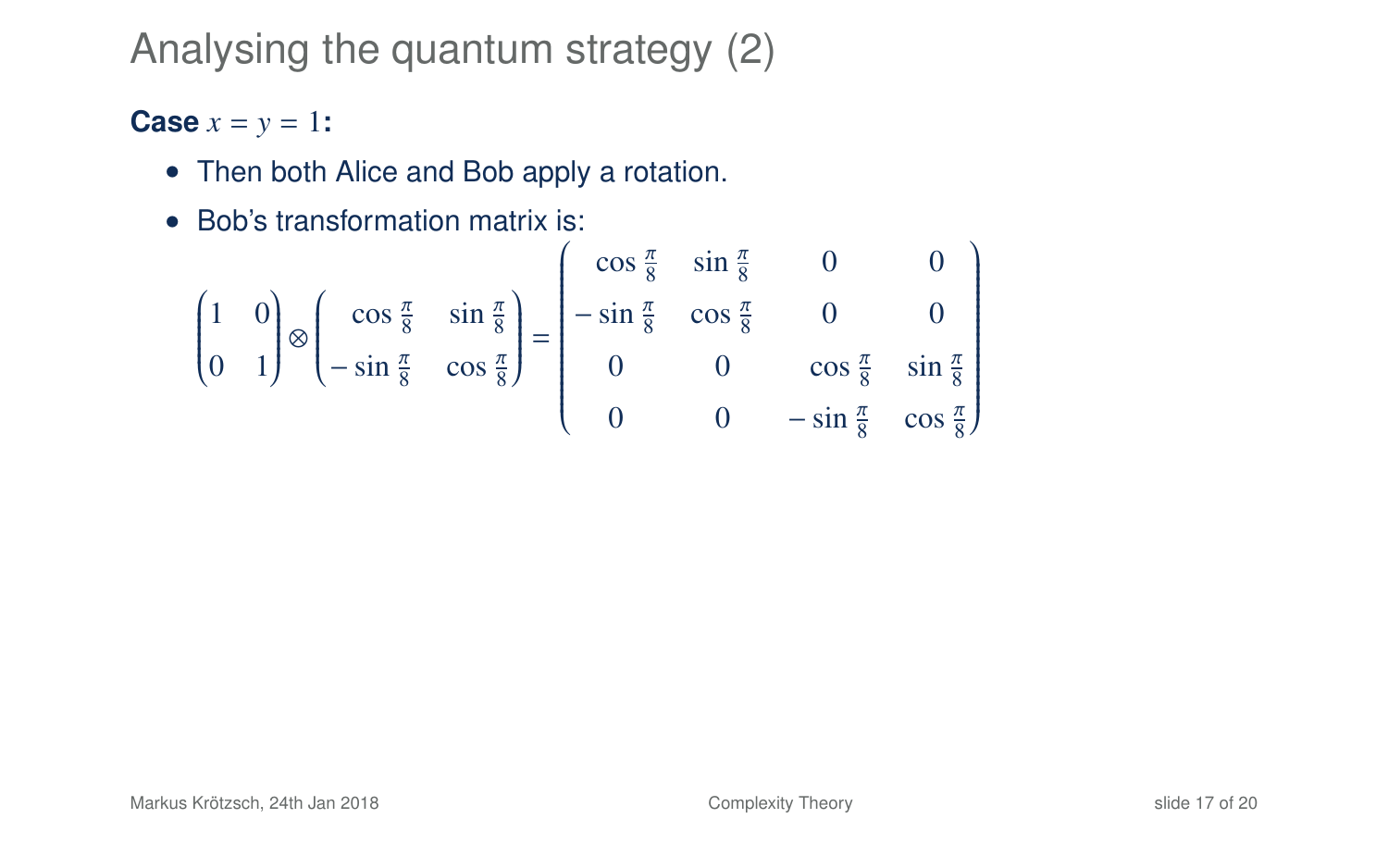#### **Case**  $x = y = 1$ **:**

- Then both Alice and Bob apply a rotation.
- Bob's transformation matrix is:

$$
\begin{pmatrix} 1 & 0 \ 0 & 1 \end{pmatrix} \otimes \begin{pmatrix} \cos\frac{\pi}{8} & \sin\frac{\pi}{8} \\ -\sin\frac{\pi}{8} & \cos\frac{\pi}{8} \end{pmatrix} = \begin{pmatrix} \cos\frac{\pi}{8} & \sin\frac{\pi}{8} & 0 & 0 \\ -\sin\frac{\pi}{8} & \cos\frac{\pi}{8} & 0 & 0 \\ 0 & 0 & \cos\frac{\pi}{8} & \sin\frac{\pi}{8} \\ 0 & 0 & -\sin\frac{\pi}{8} & \cos\frac{\pi}{8} \end{pmatrix}
$$

• Hence, the result of applying this to the state as transformed by Alice is:

$$
\begin{pmatrix}\n\cos\frac{\pi}{8} & \sin\frac{\pi}{8} & 0 & 0 \\
-\sin\frac{\pi}{8} & \cos\frac{\pi}{8} & 0 & 0 \\
0 & 0 & \cos\frac{\pi}{8} & \sin\frac{\pi}{8} \\
0 & 0 & -\sin\frac{\pi}{8} & \cos\frac{\pi}{8}\n\end{pmatrix}\n\begin{pmatrix}\n\frac{1}{\sqrt{2}}\cos\frac{\pi}{8} \\
-\frac{1}{\sqrt{2}}\sin\frac{\pi}{8} \\
\frac{1}{\sqrt{2}}\sin\frac{\pi}{8} \\
\frac{1}{\sqrt{2}}\cos\frac{\pi}{8}\n\end{pmatrix} = \frac{1}{\sqrt{2}}\n\begin{pmatrix}\n(\cos\frac{\pi}{8})^2 - (\sin\frac{\pi}{8})^2 \\
-2\cos\frac{\pi}{8}\sin\frac{\pi}{8} \\
2\cos\frac{\pi}{8}\sin\frac{\pi}{8} \\
(\cos\frac{\pi}{8})^2 - (\sin\frac{\pi}{8})^2\n\end{pmatrix} = \begin{pmatrix}\n\frac{1}{2} \\
-\frac{1}{2} \\
\frac{1}{2} \\
\frac{1}{2}\n\end{pmatrix}
$$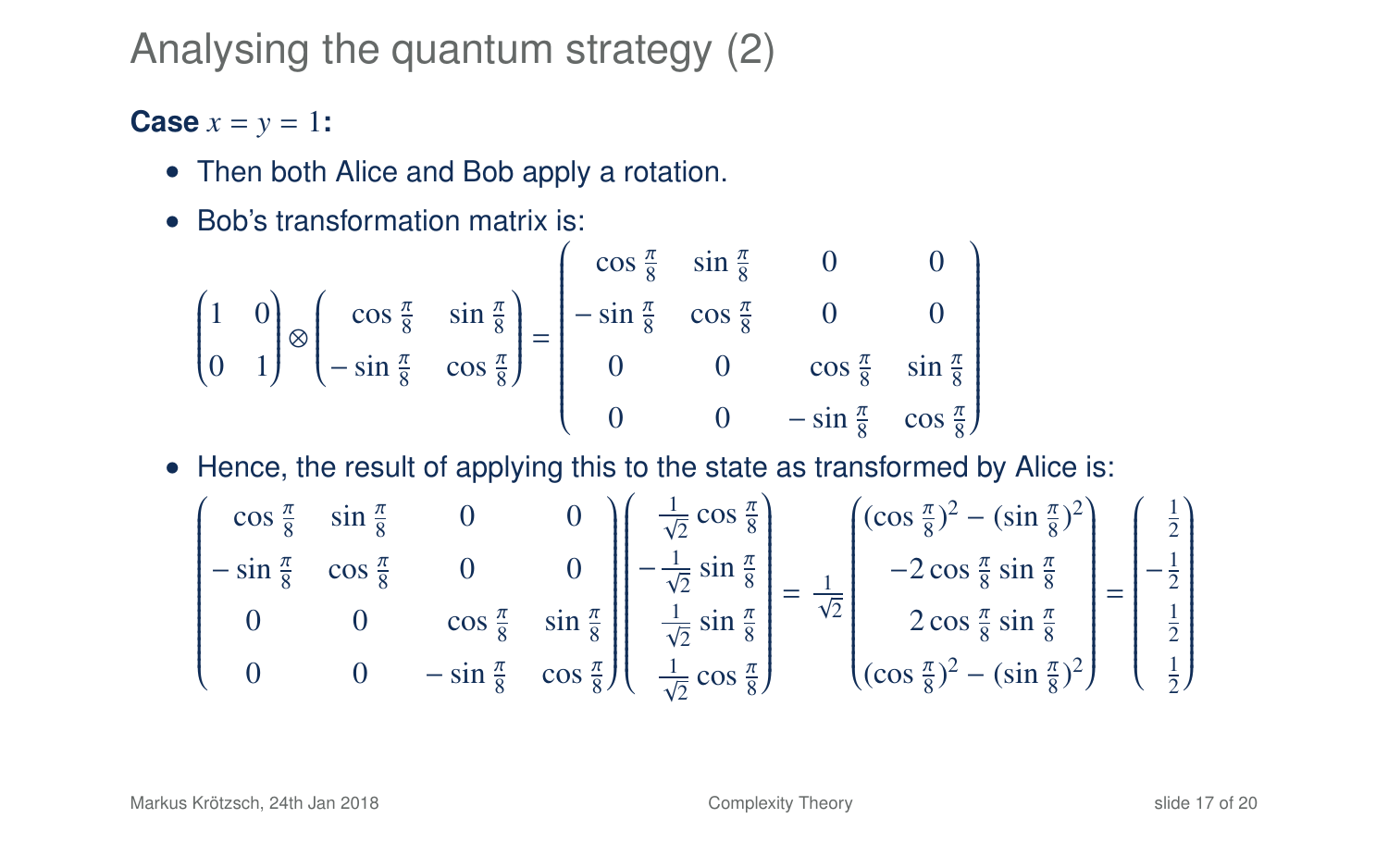#### **Case**  $x = y = 1$ **:**

- Then both Alice and Bob apply a rotation.
- Bob's transformation matrix is:

$$
\begin{pmatrix} 1 & 0 \ 0 & 1 \end{pmatrix} \otimes \begin{pmatrix} \cos\frac{\pi}{8} & \sin\frac{\pi}{8} \\ -\sin\frac{\pi}{8} & \cos\frac{\pi}{8} \end{pmatrix} = \begin{pmatrix} \cos\frac{\pi}{8} & \sin\frac{\pi}{8} & 0 & 0 \\ -\sin\frac{\pi}{8} & \cos\frac{\pi}{8} & 0 & 0 \\ 0 & 0 & \cos\frac{\pi}{8} & \sin\frac{\pi}{8} \\ 0 & 0 & -\sin\frac{\pi}{8} & \cos\frac{\pi}{8} \end{pmatrix}
$$

• Hence, the result of applying this to the state as transformed by Alice is:

$$
\begin{pmatrix}\n\cos\frac{\pi}{8} & \sin\frac{\pi}{8} & 0 & 0 \\
-\sin\frac{\pi}{8} & \cos\frac{\pi}{8} & 0 & 0 \\
0 & 0 & \cos\frac{\pi}{8} & \sin\frac{\pi}{8} \\
0 & 0 & -\sin\frac{\pi}{8} & \cos\frac{\pi}{8}\n\end{pmatrix}\n\begin{pmatrix}\n\frac{1}{\sqrt{2}}\cos\frac{\pi}{8} \\
-\frac{1}{\sqrt{2}}\sin\frac{\pi}{8} \\
\frac{1}{\sqrt{2}}\sin\frac{\pi}{8} \\
\frac{1}{\sqrt{2}}\cos\frac{\pi}{8}\sin\frac{\pi}{8}\n\end{pmatrix} = \frac{1}{\sqrt{2}}\n\begin{pmatrix}\n(\cos\frac{\pi}{8})^2 - (\sin\frac{\pi}{8})^2 \\
-2\cos\frac{\pi}{8}\sin\frac{\pi}{8} \\
2\cos\frac{\pi}{8}\sin\frac{\pi}{8} \\
(\cos\frac{\pi}{8})^2 - (\sin\frac{\pi}{8})^2\n\end{pmatrix} = \begin{pmatrix}\n\frac{1}{2} \\
-\frac{1}{2} \\
\frac{1}{2} \\
\frac{1}{2}\n\end{pmatrix}
$$

• The probability of winning, i.e.,  $a \neq b$ , therefore is  $\left(-\frac{1}{2}\right)^2 + \left(\frac{1}{2}\right)^2 = 0.5$ .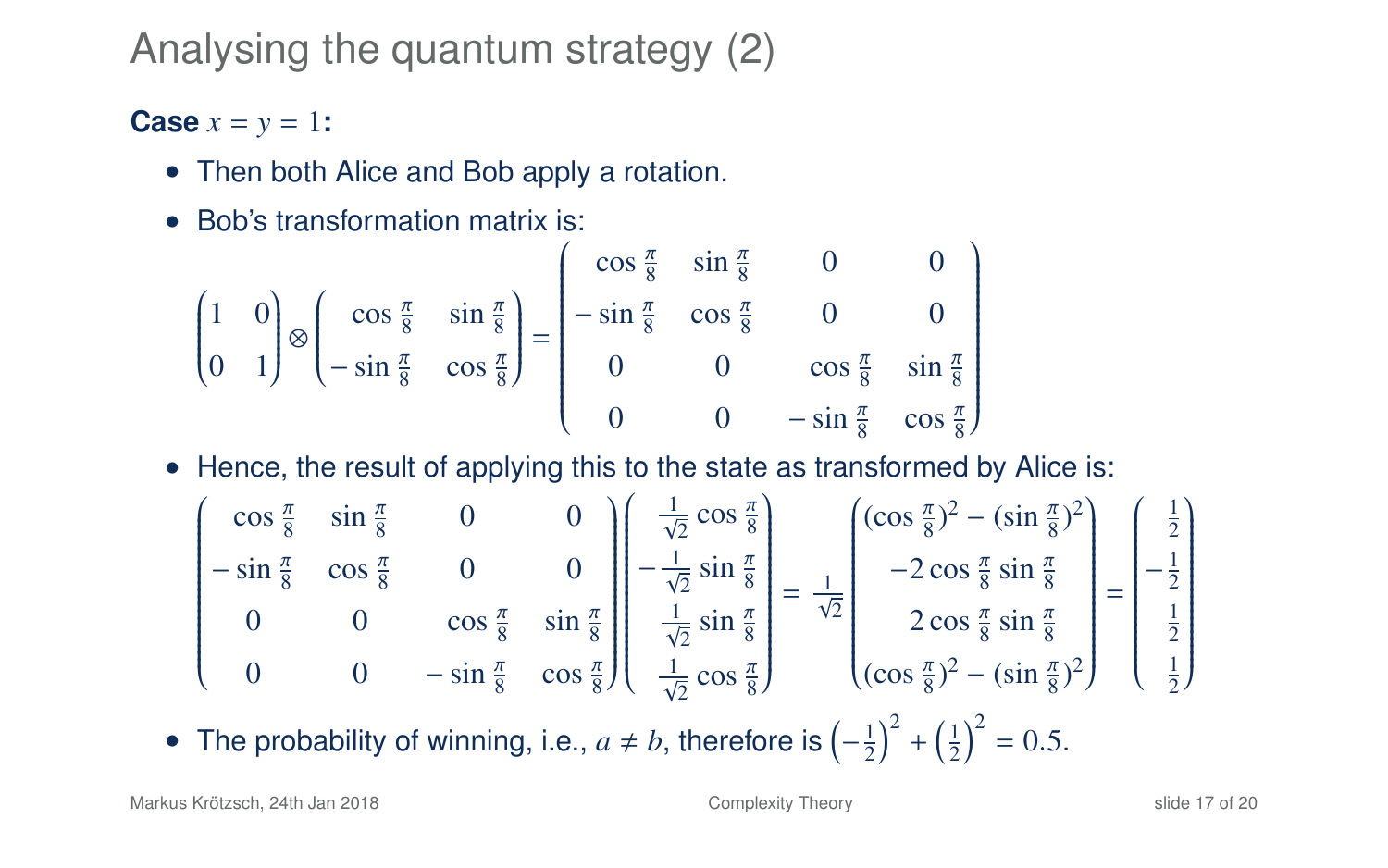#### **In summary, the winning probabilities are:**

- 1 if  $x = y = 0$
- $> 0.853$  if  $x \neq y$
- 0.5 if  $x = y = 1$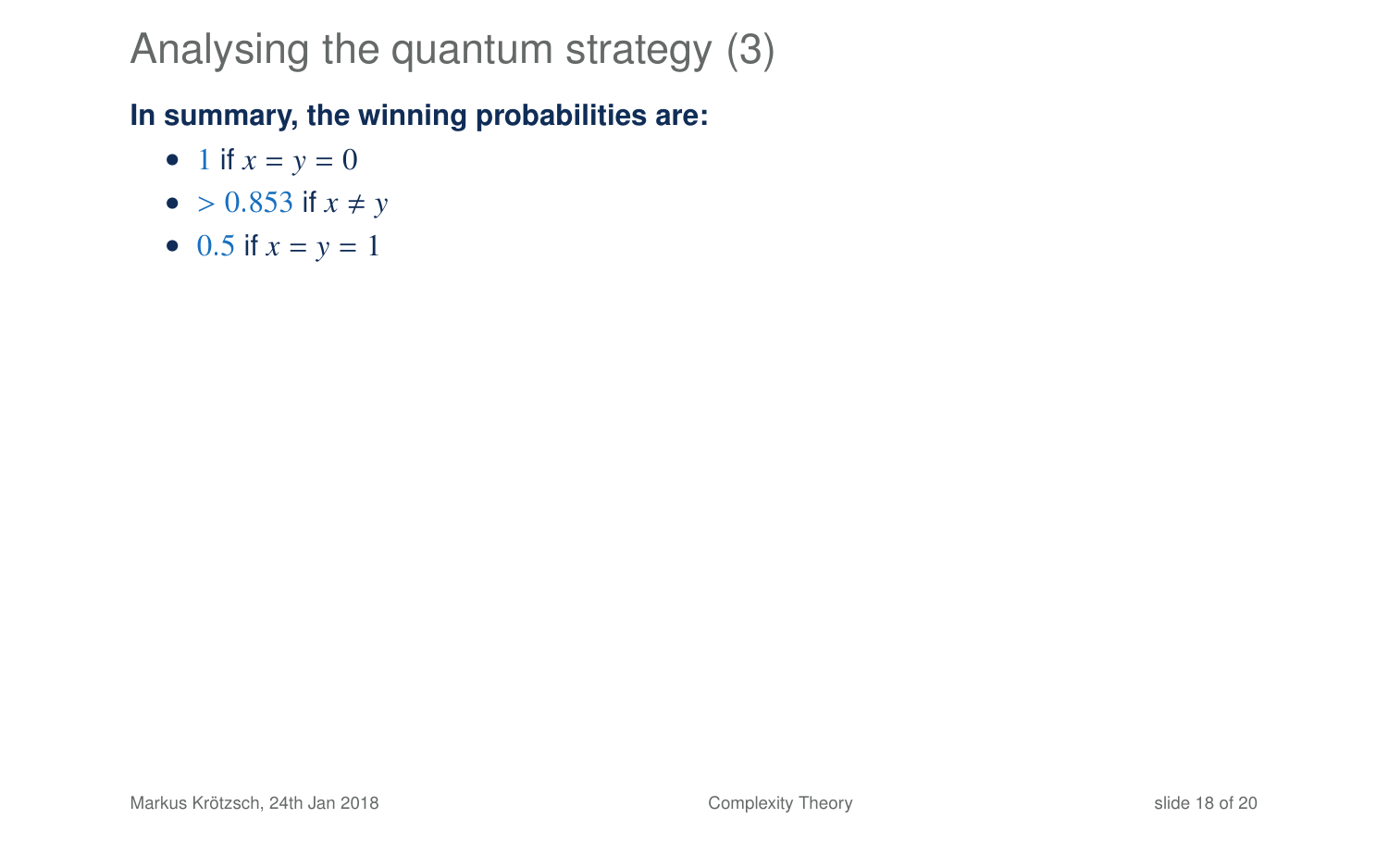#### **In summary, the winning probabilities are:**

- 1 if  $x = y = 0$
- $> 0.853$  if  $x \neq y$
- 0.5 if  $x = y = 1$

Hence, in total we obtain a winning probability  $> \frac{1}{4} \cdot 1 + \frac{1}{2} \cdot 0.853 + \frac{1}{4} \cdot 0.5 = 0.8015$ , which is better than the classical 0.75.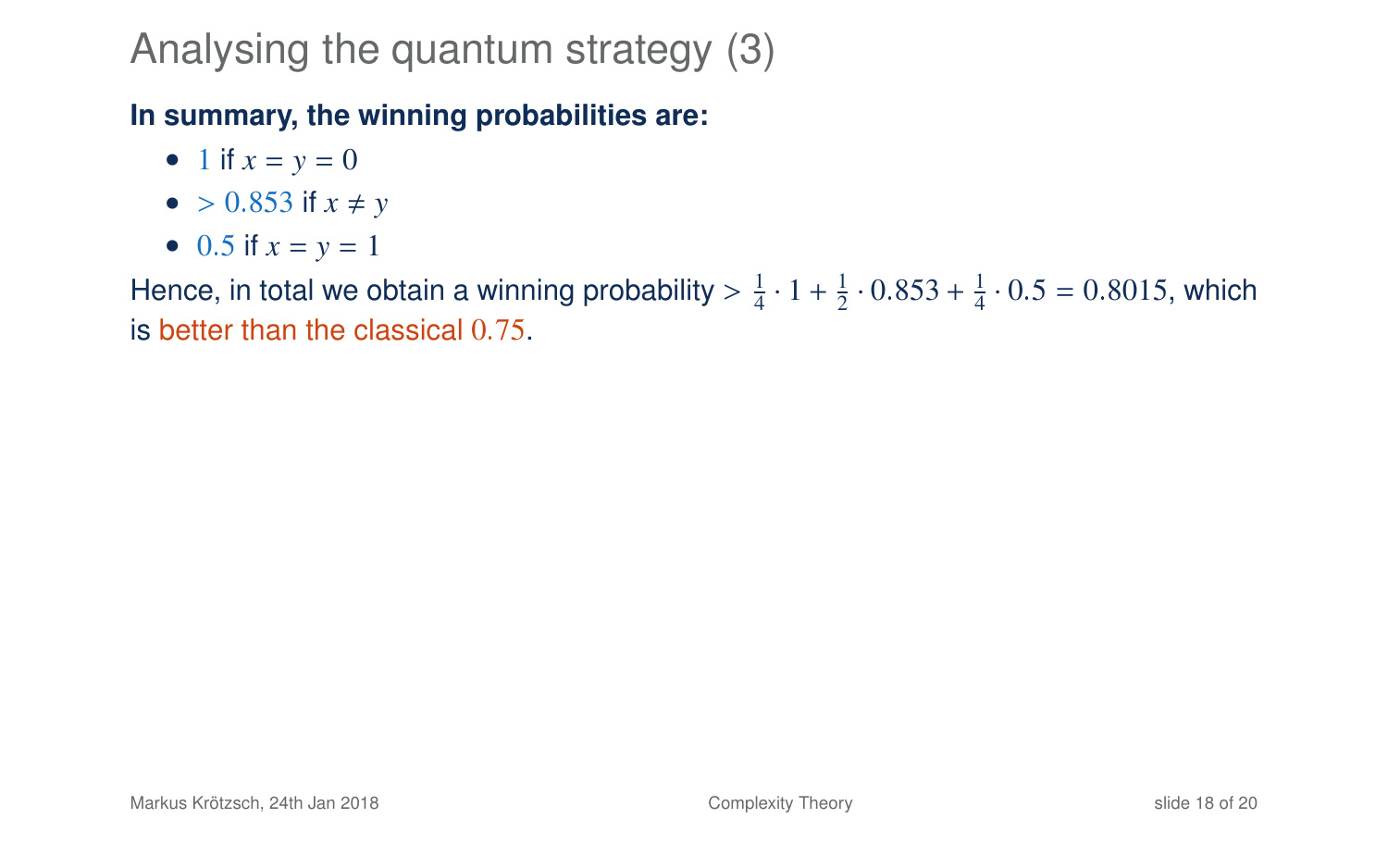#### **In summary, the winning probabilities are:**

- 1 if  $x = y = 0$
- $> 0.853$  if  $x \neq y$
- 0.5 if  $x = y = 1$

Hence, in total we obtain a winning probability  $> \frac{1}{4} \cdot 1 + \frac{1}{2} \cdot 0.853 + \frac{1}{4} \cdot 0.5 = 0.8015$ , which is better than the classical 0.75.

This has been called the EPR-Paradox, since it seems to suggest faster-than-light communication between the entangled qubits. However, there is no real communication (that would be impossible). See the Web for discussions.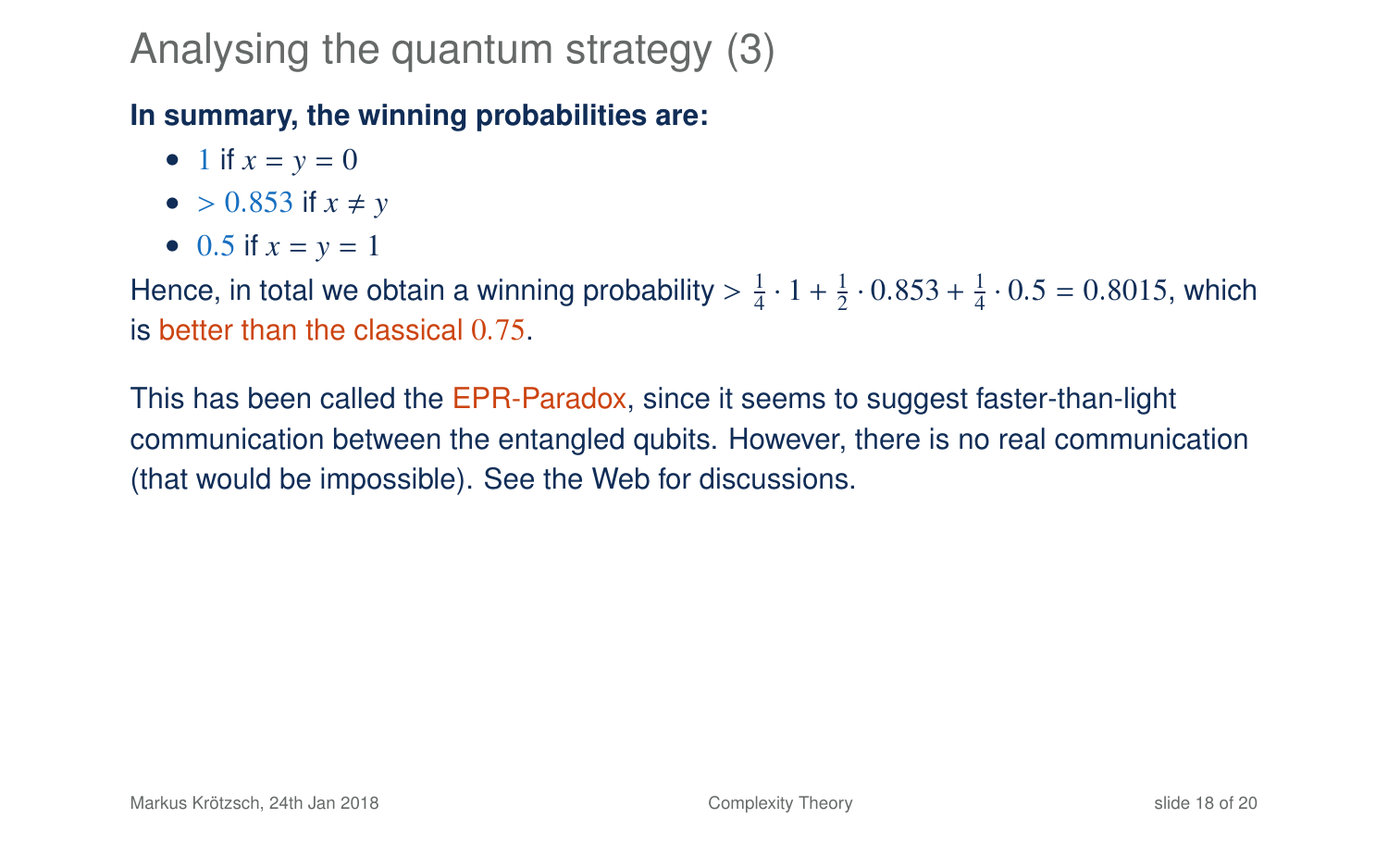#### **In summary, the winning probabilities are:**

- 1 if  $x = y = 0$
- $> 0.853$  if  $x \neq y$
- 0.5 if  $x = y = 1$

Hence, in total we obtain a winning probability  $> \frac{1}{4} \cdot 1 + \frac{1}{2} \cdot 0.853 + \frac{1}{4} \cdot 0.5 = 0.8015$ , which is better than the classical 0.75.

This has been called the EPR-Paradox, since it seems to suggest faster-than-light communication between the entangled qubits. However, there is no real communication (that would be impossible). See the Web for discussions.

**Important note:** Our calculations assumed that Alice will transform the state first, followed by Bob, followed by the measurements. However, the same results are obtained for any order of transformations and measurements. As soon as Alice measures, e.g., the state collapses to one where Alice's result is known, and Bob may transform this remaining single qubit (corresponding to multiplication with a  $2 \times 2$  matrix), and measure it later on. The result will be the same (exercise).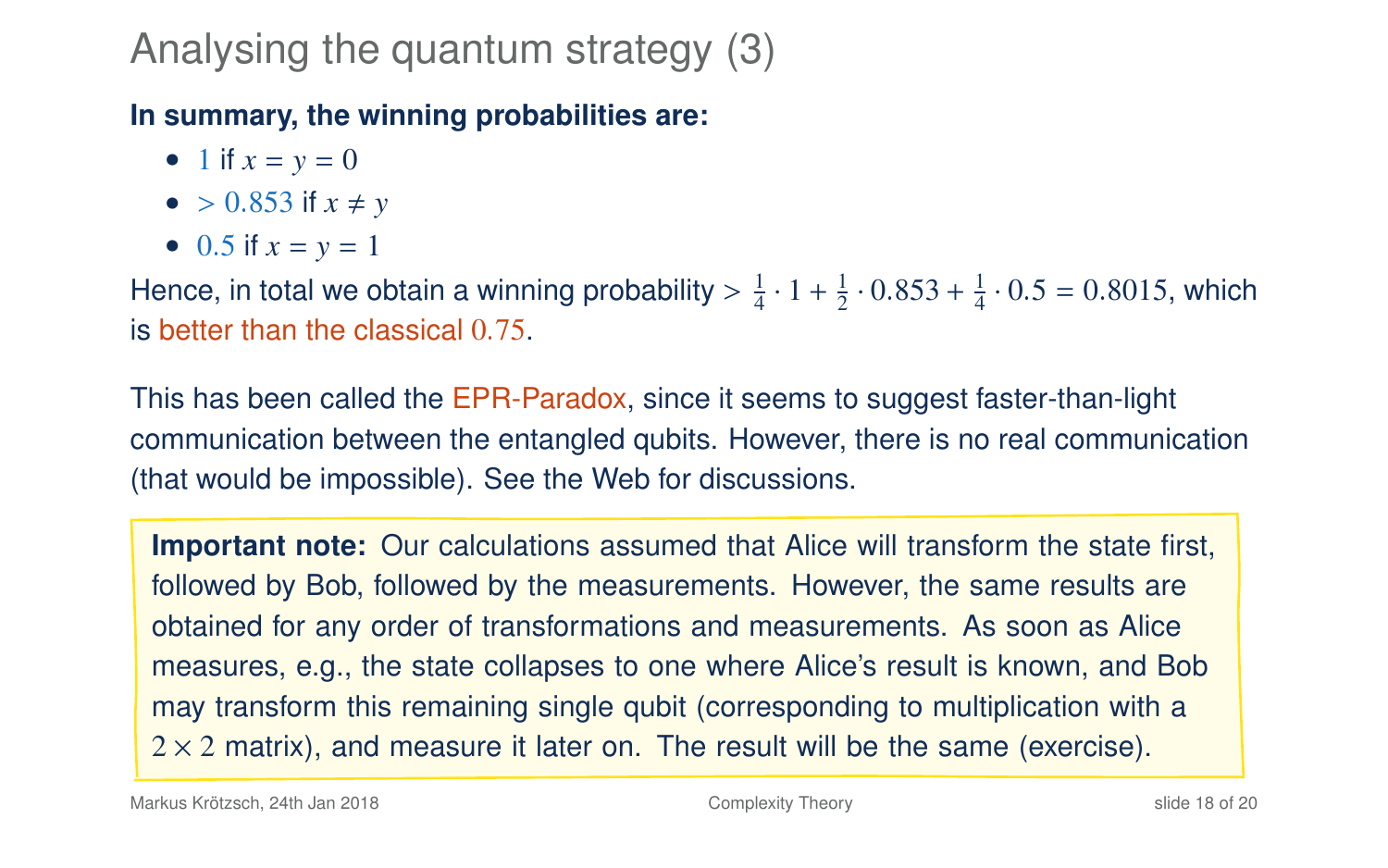### No cloning

A central feature of Quantum Mechanics is that it is impossible to produce an exact copy of an arbitrary quantum state:

**Theorem 24.9 (No-Cloning Theorem):** There is no quantum operation that effectively implements the mapping  $|\varphi\rangle \otimes |e\rangle \mapsto |\varphi\rangle \otimes |\varphi\rangle$ , for an arbitrary state  $|\varphi\rangle$  (of some source system) and state  $|e\rangle$  of some target system.

**Proof sketch:** We can take  $|\varphi\rangle$  to be a qubit  $\alpha|0\rangle + \beta|1\rangle$ . The desired result state needs to have the form  $|\varphi\rangle \otimes |\varphi\rangle = \alpha^2 |00\rangle + \alpha\beta |01\rangle + \alpha\beta |10\rangle + \beta^2 |11\rangle$ . All of these factors are<br>quadratic functions in the emplitudes of  $|\varphi\rangle$  happe not linear. A unitary matrix can quadratic functions in the amplitudes of  $|\varphi\rangle$ , hence not linear. A unitary matrix can therefore not implement this.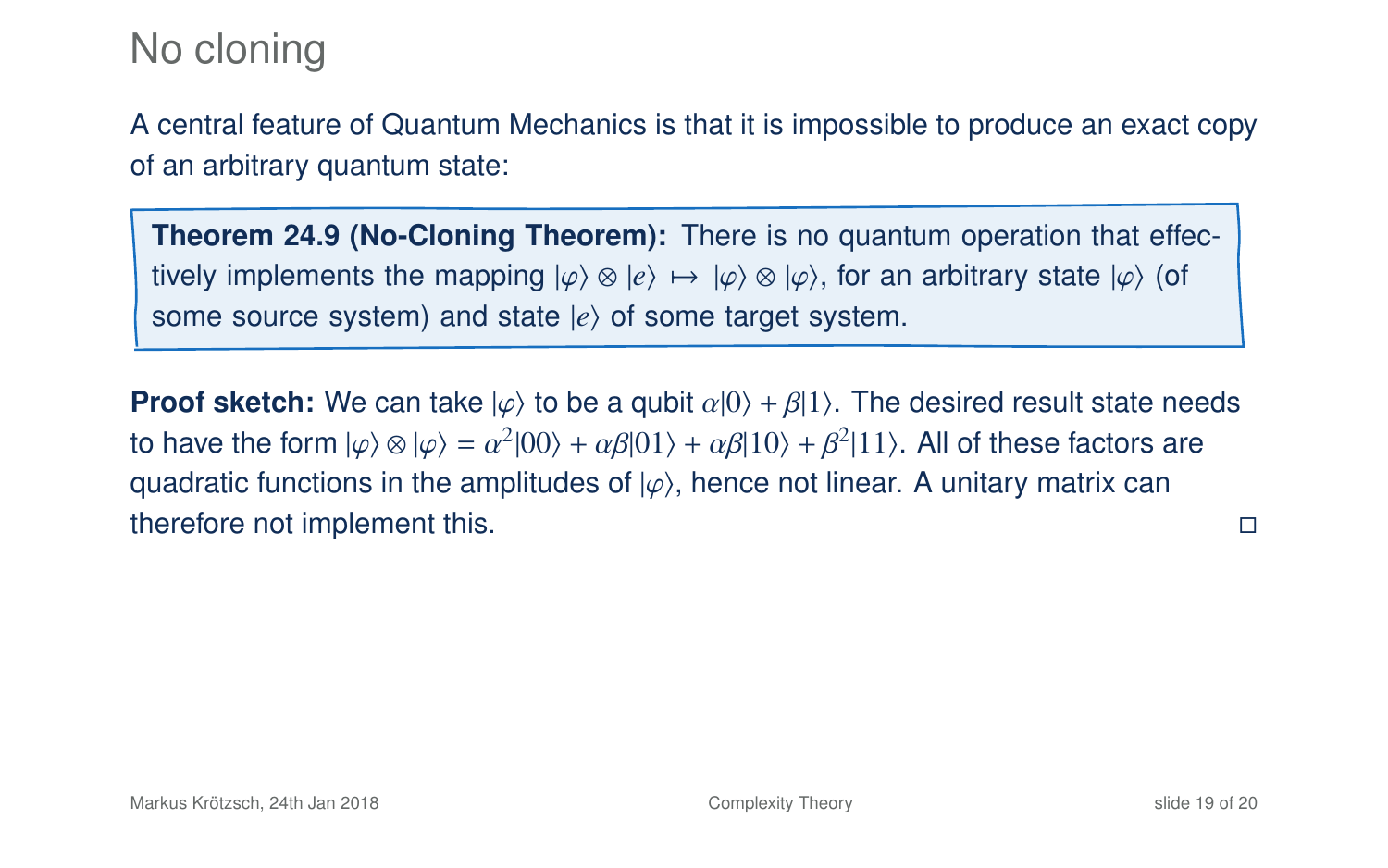### No cloning

A central feature of Quantum Mechanics is that it is impossible to produce an exact copy of an arbitrary quantum state:

**Theorem 24.9 (No-Cloning Theorem):** There is no quantum operation that effectively implements the mapping  $|\varphi\rangle \otimes |e\rangle \mapsto |\varphi\rangle \otimes |\varphi\rangle$ , for an arbitrary state  $|\varphi\rangle$  (of some source system) and state  $|e\rangle$  of some target system.

**Proof sketch:** We can take  $|\varphi\rangle$  to be a qubit  $\alpha|0\rangle + \beta|1\rangle$ . The desired result state needs to have the form  $|\varphi\rangle \otimes |\varphi\rangle = \alpha^2 |00\rangle + \alpha\beta |01\rangle + \alpha\beta |10\rangle + \beta^2 |11\rangle$ . All of these factors are<br>quadratic functions in the emplitudes of  $|\varphi\rangle$  happe not linear. A unitary matrix can quadratic functions in the amplitudes of  $|\varphi\rangle$ , hence not linear. A unitary matrix can therefore not implement this.

**Cloning Heisenberg:** No cloning relates to the Uncertainty Principle, which prevents us from learning exact values of all aspects of a quantum system. If we could make perfect copies, we could measure whatever we wanted as often as we wanted – and if we could measure all aspects, we could manufacture a copy.